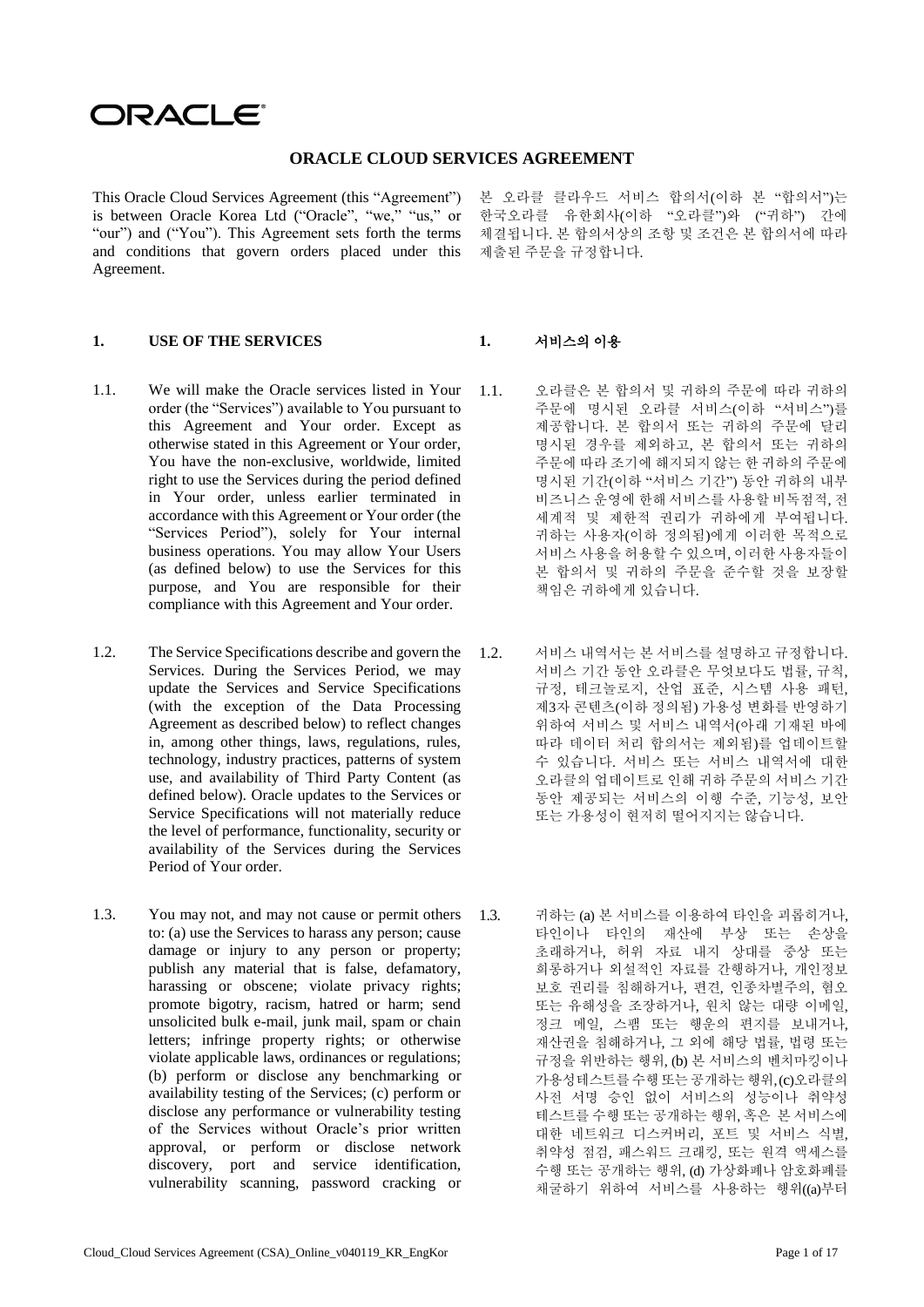remote access testing of the Services; or (d) use the Services to perform cyber currency or crypto currency mining ((a) through (d) collectively, the "Acceptable Use Policy"). In addition to other rights that we have in this Agreement and Your order, we have the right to take remedial action if the Acceptable Use Policy is violated, and such remedial action may include removing or disabling access to material that violates the policy.

### **2. FEES AND PAYMENT 2.** 요금 및 지급

- 2.1 All fees payable are due within sixty (60) days from the invoice date. Once placed, Your order is non-cancelable and the sums paid nonrefundable, except as provided in this Agreement or Your order. You will pay any sales, value-added or other similar taxes imposed by applicable law that we must pay based on the Services You ordered, except for taxes based on our income. Fees for Services listed in an order are exclusive of taxes and expenses.
- 2.2 If You exceed the quantity of Services ordered, then You promptly must purchase and pay fees for the excess quantity.
- 2.3 You understand that You may receive multiple invoices for the Services ordered. Invoices will be submitted to You pursuant to Oracle's Invoicing Standards Policy, which may be accessed at [http://www.oracle.com/us/corporate/contracts/inv](http://www.oracle.com/us/corporate/contracts/invoicing-standards-policy-1863799.pdf) [oicing-standards-policy-1863799.pdf.](http://www.oracle.com/us/corporate/contracts/invoicing-standards-policy-1863799.pdf)

# **3. OWNERSHIP RIGHTS AND RESTRICTIONS**

- 3.1. You or Your licensors retain all ownership and intellectual property rights in and to Your Content (as defined below). We or our licensors retain all ownership and intellectual property rights in and to the Services, derivative works thereof, and anything developed or delivered by or on behalf of us under this Agreement.
- 3.2. You may have access to Third Party Content through use of the Services. Unless otherwise stated in Your order, all ownership and intellectual property rights in and to Third Party Content and the use of such content is governed by separate third party terms between You and the third party.

(d)까지 총칭하여 이하 "수용 가능한 사용 정책")를 하거나 타인에게 이러한 행위를 하도록 조장하거나 허락해서는 안 됩니다. 본 합의서 및 귀하의 주문에 포함된 기타 권리뿐만 아니라, 수용 가능한 사용 정책을위반하는경우에도오라클은구제조치를취할 권리를 보유하며, 그러한 구제 조치에는 정책을 위반한 자료에 대한 액세스 제거 또는 비활성화가 포함될 수 있습니다.

- 2.1 지급할 모든 요금은 청구일로부터 60일 이내에 지급해야 합니다. 주문이 제출되면, 귀하의 주문은 취소 불가능하며, 이미 지급한 총액은 환불이 불가합니다(본 합의서 또는 귀하의 주문에서 규정한 바는 제외됨). 오라클의 수입을 근거로 한 세금을 제외하고, 귀하는 귀하가 주문한 서비스를 근거로 관련 법에 의해 부과되어 오라클이 지급해야 하는 판매세, 부가가치세 또는 기타 유사한 세금을 지급합니다. 주문에 기재된 서비스에 대한 요금에는 세금 및 경비가 포함되어 있지 않습니다.
- 2.2 주문한 서비스 수량을 초과한 경우, 귀하는 즉시 초과 수량을 구입하고 이에 대한 요금을 지급해야 합니다.
- 2.3 귀하는 귀하가 주문한 서비스에 대한 청구서를 수 회에 걸쳐 수령할 수 있음을 이해합니다. 청구서는 오라클의 청구 기준 정책(Invoicing Standards Policy)에 따라 귀하에게 제출되며, 이러한 정책은 [http://www.oracle.com/us/corporate/contracts/inv](http://www.oracle.com/us/corporate/contracts/invoicing-standards-policy-1863799.pdf) [oicing-standards-policy-1863799.pdf](http://www.oracle.com/us/corporate/contracts/invoicing-standards-policy-1863799.pdf)에서 확인할 수 있습니다.

# **3.** 소유권 및 제한

- 3.1. 귀하의 콘텐츠(이하 정의됨)에 대한 모든 소유권 및 지식재산권은 귀하 및 귀하의 라이선서에게 있습니다. 오라클 또는 오라클의 라이선서는 서비스 및 그에 따른 파생적 작업물, 그리고 본 합의서에 따라 오라클이 또는 오라클을 대신하여 개발하거나 제공한 일체의 것에 대한 모든 소유권 및 지식재산권을 보유합니다.
- 3.2. 귀하는 서비스 사용을 통해 제3자 콘텐츠에 액세스할 수 있습니다. 귀하의 주문에 달리 명시되지 않는 한, 제3자 콘텐츠에 대한 모든 소유권 및 지식재산권과 그러한 콘텐츠의 사용은 귀하와 제3자 간의 별도의 제3자 조항에 따릅니다.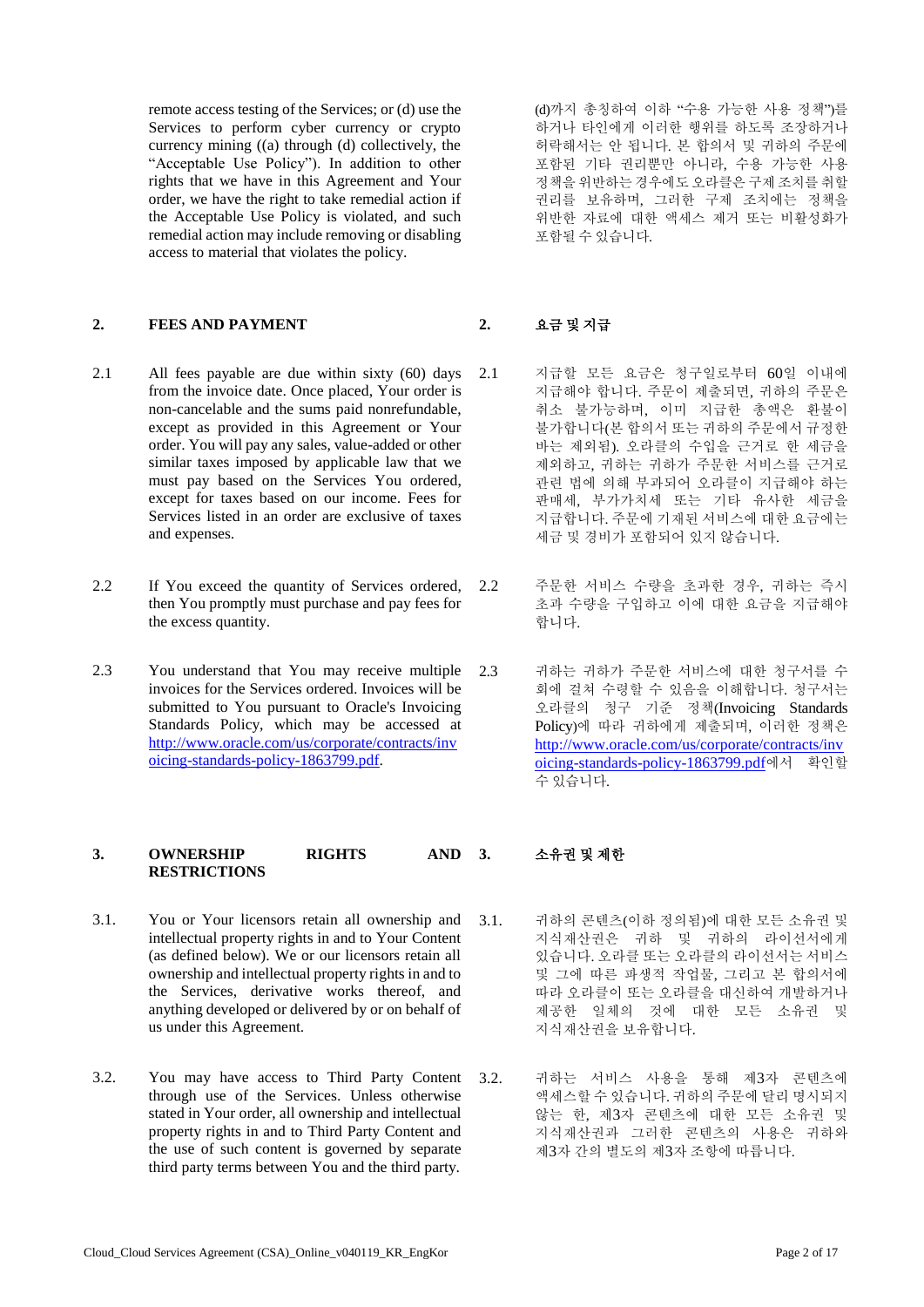- 3.3. You grant us the right to host, use, process, display and transmit Your Content to provide the Services pursuant to and in accordance with this Agreement and Your order. You have sole responsibility for the accuracy, quality, integrity, legality, reliability, and appropriateness of Your Content, and for obtaining all rights related to Your Content required by Oracle to perform the Services.
- 3.4. You may not, and may not cause or permit others to: (a) modify, make derivative works of, disassemble, decompile, reverse engineer, reproduce, republish download or copy any part of the Services (including data structures or similar materials produced by programs); (b) access or use the Services to build or support, directly or indirectly, products or services competitive to Oracle; or (c) license, sell, transfer, assign, distribute, outsource, permit timesharing or service bureau use of, commercially exploit, or make available the Services to any third party except as permitted by this Agreement or Your order.

### **4. NONDISCLOSURE 4.** 기밀유지

- 4.1. By virtue of this Agreement, the parties may disclose to each other information that is confidential ("Confidential Information"). Confidential Information shall be limited to the terms and pricing under this Agreement and Your order, Your Content residing in the Services, and all information clearly identified as confidential at the time of disclosure.
- 4.2. A party's Confidential Information shall not include information that: (a) is or becomes a part of the public domain through no act or omission of the other party; (b) was in the other party's lawful possession prior to the disclosure and had not been obtained by the other party either directly or indirectly from the disclosing party; (c) is lawfully disclosed to the other party by a third party without restriction on the disclosure; or (d) is independently developed by the other party.
- 4.3. Each party agrees not to disclose the other party's Confidential Information to any third party other than as set forth in the following sentence for a period of five years from the date of the disclosing party's disclosure of the Confidential Information to the receiving party; however, we will protect the confidentiality of Your Content residing in the Services for as long as such information resides in the Services. Each party may disclose Confidential Information only to those employees, agents or subcontractors who are required to protect it
- 3.3. 귀하는 본 합의서 및 귀하의 주문에 따른 본 서비스의 제공을 위해 귀하의 콘텐츠를 호스팅, 사용, 처리, 전시, 전송할 수 있는 권리를 오라클에 부여합니다. 귀하는 귀하의 콘텐츠의 정확성, 품질, 무결성, 합법성, 신뢰성, 타당성, 적절성 및 서비스 수행을 위해 오라클이 요청하는 귀하의 콘텐츠에 관련된 모든 권한의 보유에 대하여 전적으로 책임을 부담합니다.
- 3.4. 귀하는 (a) 서비스(데이터 구조 또는 프로그램을 통해 생성된 유사 자료 포함) 일체에 대한 수정, 파생 작업, 해체, 역컴파일, 역설계, 복제, 재배포 다운로드, 복사, (b) 오라클과 경쟁하는 제품이나 서비스를 직접적 또는 간접적으로 구축하거나 지원하기 위해 서비스에 액세스하거나 서비스를 사용하는 행위, (c) 본 합의서 또는 귀하의 주문에 의해 허용된 경우를 제외하고, 서비스를 제3자에 라이선싱, 판매, 이전, 양도, 배포, 아웃소싱, 시간제 공유 또는 유료 이용 허용, 상업적 방법으로 이용 또는 제공하는 등의 행위를 하거나 타인에게 이러한 행위를 하도록 조장하거나 허락해서는 안 됩니다.

- 4.1. 본 합의서로 인하여, 본 합의서의 당사자들 상호간에 기밀인 정보("기밀 정보")가 공개될 수 있습니다. 기밀 정보는, 본 합의서 및 귀하의 주문상의 조건 및 가격책정정보, 서비스에 존재하는 귀하의 콘텐츠, 해당 정보의 공개 시 기밀 사항으로 명시된 모든 정보를 포함하며 이에 국한됩니다.
- 4.2. 어느 일방 당사자의 비밀정보에는 (a) 상대방 당사자의 행위나 부작위와 관계없이 공중(公衆)의 영역에 이미 속하여 있거나 속하게 되는 정보, (b) 해당 정보의 공개 전에 상대방 당사자가 합법적으로 보유하고 있었으며 상대방 당사자가 정보 공개 당사자로부터 직, 간접으로 획득하지 아니한 정보, (c) 공개에 대한 제약 없이 제3자가 상대방 당사자에게 합법적으로 공개한 정보, 혹은 (d) 상대방 당사자가 독자적으로 개발한 정보 등은 포함되지 아니합니다.
- 4.3. 다음 문장에 명시된 경우를 제외하고, 각 당사자는 공개 당사자가 수신 당사자에게 기밀 정보를 공개한 날로부터 5년 동안 제3자에게 상대방의 기밀 정보를 공개하지 않을 것에 동의합니다. 단, 오라클은 해당 정보가 서비스에 존재하는 동안 서비스에 존재하는 귀하의 콘텐츠를 기밀로 보호합니다. 각 당사자는 본 합의서에서 요구하는 보호 요건과 동일한 수준으로 무단 공개로부터 기밀 정보를 보호해야 하는 임직원, 대리인 또는 하청업체에게만 기밀 정보를 공개할 수 있으며, 법적으로 요구되는 경우 법적 절차에서 또는 정부 기관에 상대방의 기밀 정보를 공개할 수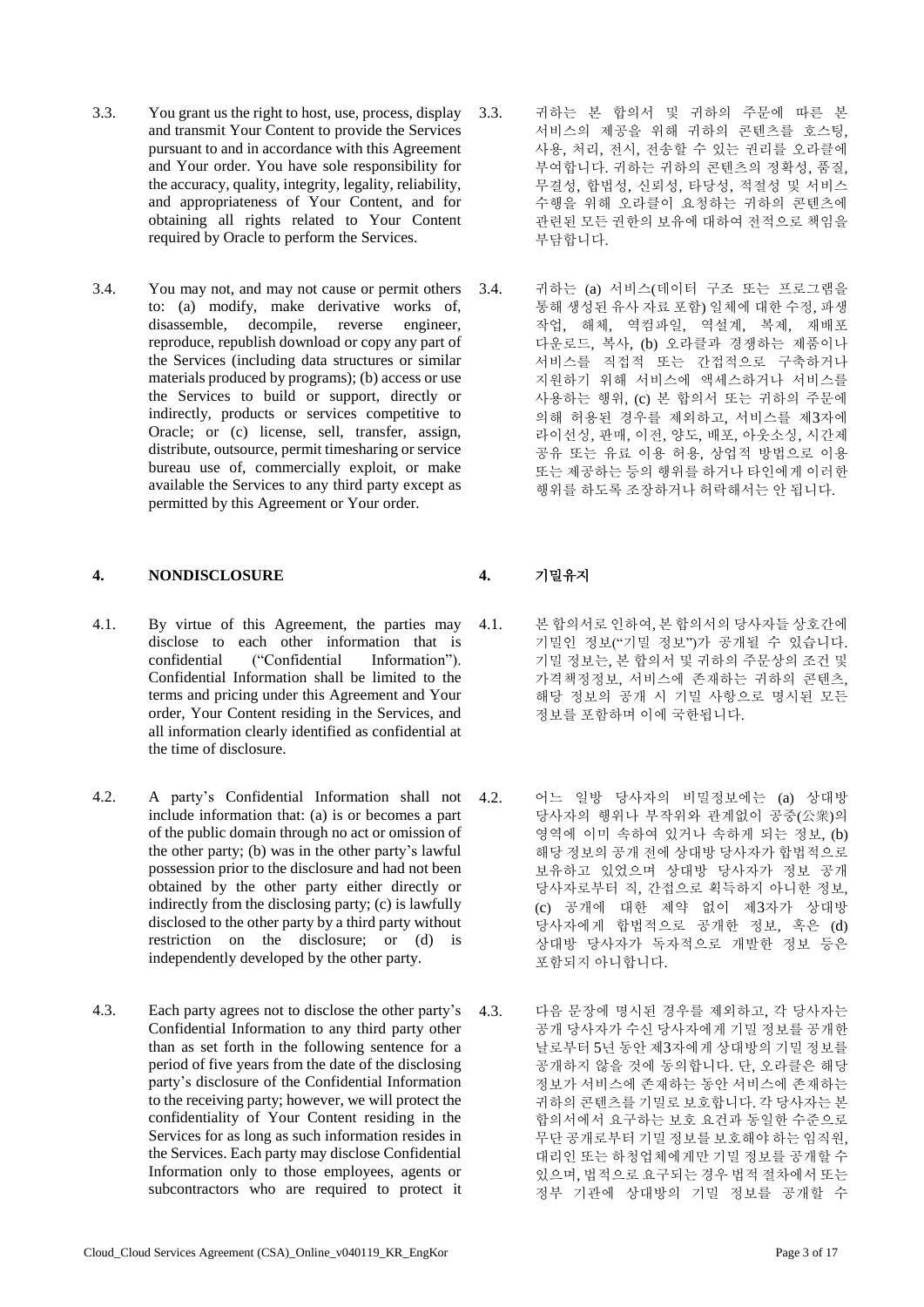against unauthorized disclosure in a manner no less protective than required under this Agreement, and each party may disclose the other party's Confidential Information in any legal proceeding or to a governmental entity as required by law. We will protect the confidentiality of Your Content residing in the Services in accordance with the Oracle security practices defined as part of the Service Specifications applicable to Your order.

# **5. PROTECTION OF YOUR CONTENT 5.** 귀하의 콘텐츠 보호

- 5.1. In order to protect Your Content provided to Oracle as part of the provision of the Services, Oracle will comply with the applicable administrative, physical, technical and other safeguards, and other applicable aspects of system and content management, available at [http://www.oracle.com/us/corporate/contracts/clo](http://www.oracle.com/us/corporate/contracts/cloud-services/index.html) [ud-services/index.html.](http://www.oracle.com/us/corporate/contracts/cloud-services/index.html)
- 5.2. To the extent Your Content includes Personal Data (as that term is defined in the applicable data privacy policies and the Data Processing Agreement (as that term is defined below)), Oracle will furthermore comply with the following:
	- a. the relevant Oracle privacy policies applicable to the Services, available at [http://www.oracle.com/us/legal/privacy/over](http://www.oracle.com/us/legal/privacy/overview/index.html) [view/index.html;](http://www.oracle.com/us/legal/privacy/overview/index.html) and
	- b. the applicable version of the Data Processing Agreement for Oracle Services (the "Data Processing Agreement"), unless stated otherwise in Your order. The version of the Data Processing Agreement applicable to Your order (a) is available at [https://www.oracle.com/corporate/contracts/c](https://www.oracle.com/corporate/contracts/cloud-services/contracts.html#data-processing) [loud-services/contracts.html#data-processing](https://www.oracle.com/corporate/contracts/cloud-services/contracts.html#data-processing) and is incorporated herein by reference, and (b) will remain in force during the Services Period of Your order. In the event of any conflict between the terms of the Data Processing Agreement and the terms of the Service Specifications (including any applicable Oracle privacy policies), the terms of the Data Processing Agreement shall take precedence.
- 5.3. Without prejudice to Sections 5.1 and 5.2 above, You are responsible for (a) any required notices, consents and/or authorizations related to Your provision of, and our processing of, Your Content (including any Personal Data) as part of the Services, (b) any security vulnerabilities, and the consequences of such vulnerabilities, arising from

있습니다. 오라클은 귀하의 주문에 적용되는 서비스 내역서의 일부로 정의된 오라클 보안 관행에 따라 서비스에 존재하는 귀하의 콘텐츠의 기밀성을 보호합니다.

- 5.1. 오라클은 서비스 공급의 일환으로 오라클에 제공된 귀하의 콘텐츠를 보호하기 위해 적용되는 관리적, 물리적, 기술적 및 기타 보호 장치는 물론, 시스템 및 콘텐츠 관리에 관한 기타 해당하는 측면을 준수합니다( [http://www.oracle.com/us/corporate/contr](http://www.oracle.com/us/corporate/contracts/cloud-services/index.html) [acts/cloud-services/index.html](http://www.oracle.com/us/corporate/contracts/cloud-services/index.html) 에서 확인 가능).
- 5.2. 귀하의 콘텐츠가 개인 데이터(해당하는 데이터 개인정보 보호 정책 및 데이터 처리 합의서(아래의 용어 정의 참조)의 용어 정의 참조)를 포함하는 범위 내에서 오라클은 다음의 사항을 준수합니다.
	- a. 서비스에 해당하는 관련 오라클 개인정보 보호 정책( [http://www.oracle.com/us/legal/privacy/ove](http://www.oracle.com/us/legal/privacy/overview/index.html) [rview/index.html](http://www.oracle.com/us/legal/privacy/overview/index.html)에서 확인 가능)과
	- b. 귀하의 주문서에서 달리 정하지 않는 한, 오라클 서비스에 대한 데이터 처리 합의서("데이터 처리 합의서")의 해당 버전. 귀하의 주문에 해당하는 데이터 처리 합의서 버전은 (a) [https://www.oracle.com/corporate/contracts/cloud](https://www.oracle.com/corporate/contracts/cloud-services/contracts.html#data-processing)[services/contracts.html#data-processing](https://www.oracle.com/corporate/contracts/cloud-services/contracts.html#data-processing) 에서 확인할 수 있으며 이 문서에 참조로도 포함되며 (b) 주문의 서비스 기간 동안 효력을 유지합니다. 데이터 처리 합의서 조항과 서비스 내역서(해당하는 모든 오라클 개인정보 보호 정책 포함) 조항 사이에 충돌이 발생할 경우 데이터 처리 합의서 조항이 우선하여 적용됩니다.
- 5.3. 상기 조항5.1 및 5.2에 규정된 권리를 침해하지 아니함을 전제로, 귀하는 (a) 서비스의 일부로 진행되는 귀하의 콘텐츠(일체의 개인정보를 포함함)제공 및 그에 대한 오라클의 처리와 관련하여 요구되는 통지, 동의 및/또는 승인에 대한 책임, (b) 바이러스, 트로이 목마, 웜 또는 귀하의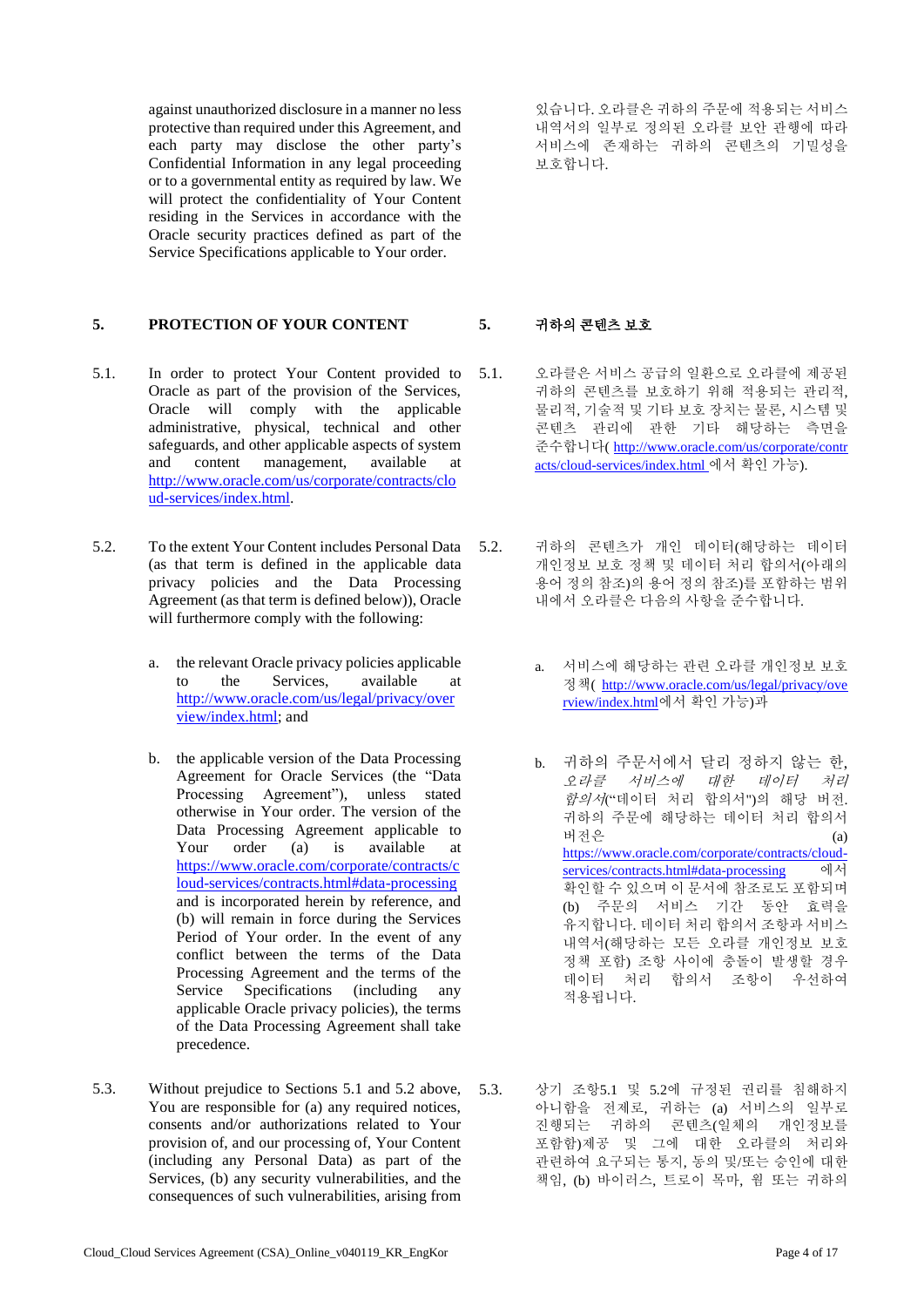Your Content, including any viruses, Trojan horses, worms or other harmful programming routines contained in Your Content, and (c) any use by You or Your Users of the Services in a manner that is inconsistent with the terms of this Agreement. To the extent You disclose or transmit Your Content to a third party, we are no longer responsible for the security, integrity or confidentiality of such content outside of Oracle's control.

5.4. Unless otherwise specified in Your order (including in the Service Specifications), Your Content may not include any sensitive or special data that imposes specific data security or data protection obligations on Oracle in addition to or different from those specified in the Service Specifications. If available for the Services, You may purchase additional services from us (e.g., Oracle Payment Card Industry Compliance Services) designed to address specific data security or data protection requirements applicable to such sensitive or special data You seek to include in Your Content.

### **6. WARRANTIES, DISCLAIMERS AND EXCLUSIVE REMEDIES**

- 6.1. Each party represents that it has validly entered into this Agreement and that it has the power and authority to do so. We warrant that during the Services Period we will perform the Services using commercially reasonable care and skill in all material respects as described in the Service Specifications. If the Services provided to You were not performed as warranted, You must promptly provide us with a written notice that describes the deficiency in the Services (including, as applicable, the service request number notifying us of the deficiency in the Services).
- 6.2. WE DO NOT WARRANT THAT THE SERVICES WILL BE PERFORMED ERROR-FREE OR UNINTERRUPTED, THAT WE WILL CORRECT ALL SERVICES ERRORS, OR THAT THE SERVICES WILL MEET YOUR REQUIREMENTS OR EXPECTATIONS. TO THE EXTENT PERMITTED BY LAW, WE ARE NOT RESPONSIBLE FOR ANY ISSUES RELATED TO THE PERFORMANCE, OPERATION OR SECURITY OF THE SERVICES THAT ARISE FROM YOUR CONTENT OR THIRD PARTY CONTENT OR SERVICES PROVIDED BY THIRD PARTIES.
- 6.3. FOR ANY BREACH OF THE SERVICES WARRANTY, OUR ENTIRE WARRANTY

콘텐츠에 포함된 기타 유해 프로그래밍 루틴 등으로 인해 발생한 일체의 보안 취약성과 그러한 취약성의 결과에 대한 책임, (c) 귀하 또는 귀하의 사용자가 본 합의서의 조항에 부합하지 않는 방식으로 서비스를 이용하여 발생한 책임을 전적으로 부담합니다. 귀하가 귀하의 콘텐츠를 제3자에게 공개하거나 전송하는 범위에 대하여, 오라클은 오라클의 관리 범위에서 벗어난 콘텐츠에 대한 보안, 무결성 또는 기밀을 보장할 책임이 없습니다.

5.4. 귀하의 주문서(서비스 내역서 포함)에 달리 명시되지 않는 한, 귀하의 콘텐츠는 서비스 내역서에 명시된 의무보다 더 강하거나 그와 다른 내용으로 오라클에 대해 특정 데이터 보안 또는 데이터 보호 의무를 부과하는 민감 또는 특별 데이터를 포함해서는 안 됩니다. 가능한 경우, 귀하는 특정 데이터 안전성 또는 보안 요건을 처리하도록 디자인된 추가 서비스(예: Oracle Payment Card Industry Compliance Services)를 오라클로부터 구매하여 귀하가 귀하의 컨텐츠에 포함시키고자 하는 민감 내지 특별 데이터에 이를 적용시킬 수 있습니다.

# **6.** 보증**,** 부인 및 유일한 구제수단

- 6.1. 각 당사자는 본 합의서를 유효하게 체결하였으며, 이를 위한 권력 및 권한을 보유함을 진술합니다. 오라클은 서비스 내역서에 기술된 모든 실질적인 측면에서, 서비스 기간에 상업적으로 합리적인 주의와 기술을 이용하여 서비스를 수행할 것임을 보증합니다. 귀하에게 제공된 서비스가 보증한 바와 같이 제공되지 아니한 경우, 귀하는 즉시 오라클에게 서비스의 결함을 상술한 통지(해당하는 경우, 서비스의 결함을 오라클에게 통지하는 서비스 요청 번호를 포함)를 서면으로 전달하여야 합니다.
- **6.2.** 오라클은 서비스가 오류 없이 또는 지장 없이 수행되거나**,** 오라클이 서비스에서 발생하는 모든 오류를 시정하거나**,** 서비스가 귀하의 요건 또는 기대를 충족할 것을 보장하지 않습니다**.** 법률이 허용하는 범위에서 오라클은 귀하의 콘텐츠나 제**3**자 콘텐츠 또는 제**3**자가 제공한 서비스로 인해 발생한 서비스의 성능**,** 작동**,** 보안과 관련한 문제를 책임지지 않습니다**.**
- **6.3.** 서비스 보증에 대한 위반이 발생하는 경우**,** 오라클이 부담하는 보증 책임의 총체는 보증 위반을 야기한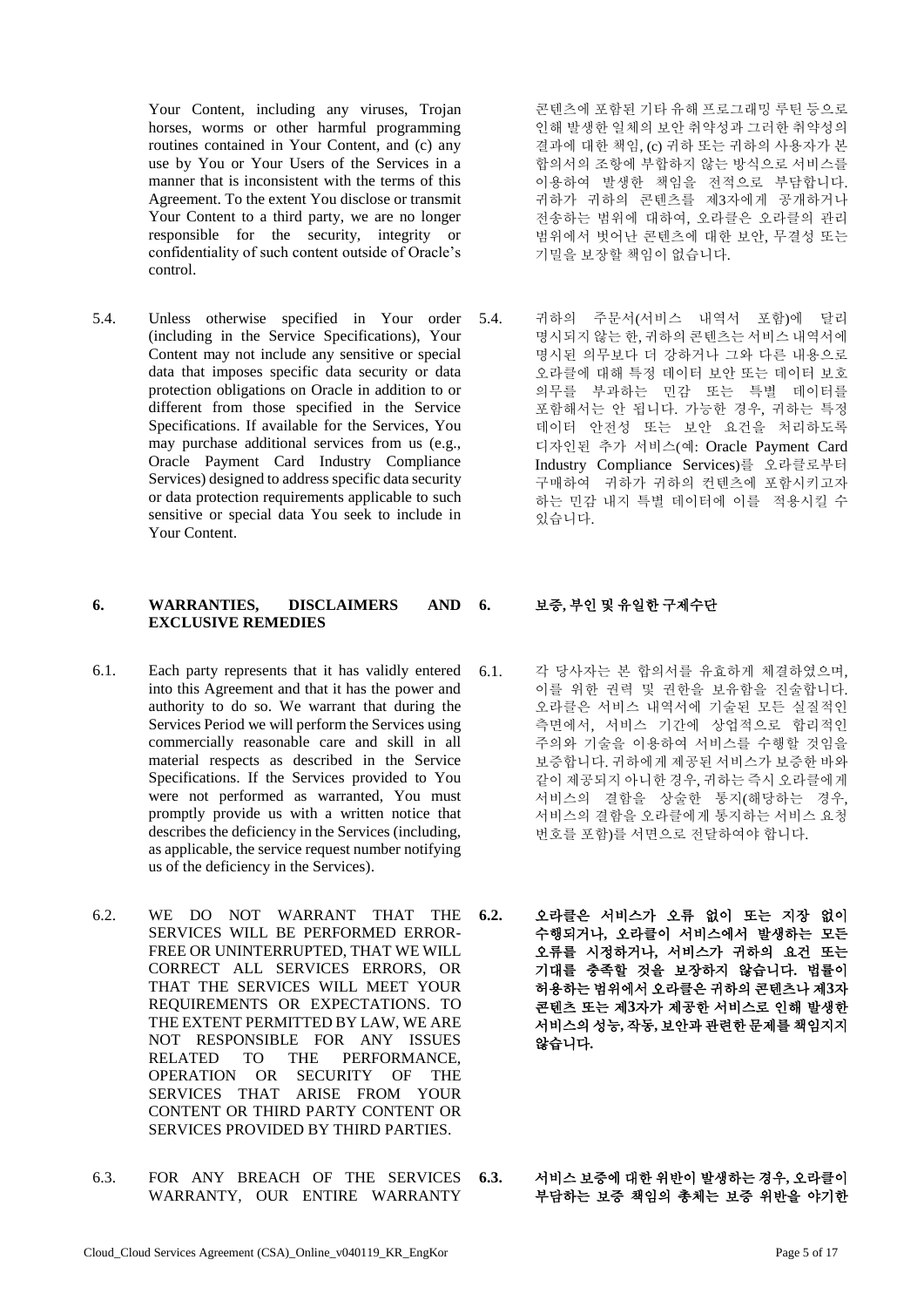LIABILITY SHALL BE THE CORRECTION OF THE DEFICIENT SERVICES THAT CAUSED THE BREACH OF WARRANTY, OR, IF WE CANNOT SUBSTANTIALLY CORRECT THE DEFICIENCY IN A COMMERCIALLY REASONABLE MANNER, YOU MAY END THE DEFICIENT SERVICES AND WE WILL REFUND TO YOU THE FEES FOR THE TERMINATED SERVICES THAT YOU PRE-PAID TO US FOR THE PERIOD FOLLOWING THE EFFECTIVE DATE OF TERMINATION.

- 6.4. FOR THE AVOIDANCE OF DOUBT, SECTION 6.3 DOES NOT PRECLUDE THE AVAILABILITY OF SERVICE CREDITS UNDER THE ORACLE CLOUD SERVICE LEVEL AGREEMENT SET FORTH IN THE ORACLE CLOUD HOSTING AND DELIVERY POLICIES, NOR DOES IT PRECLUDE THE AVAILABILITY OF REMEDIES FOR CAUSES OTHER THAN BREACH OF THE SERVICES WARRANTY. HOWEVER, THIS SECTION 6.4 SHALL NOT BE CONSTRUED IN ANY WAY TO EXPAND THE SERVICES WARRANTY BEYOND WHAT IS EXPRESSLY PROVIDED IN SECTIONS 6.1, 6.2, 6.3 AND 6.5. FURTHER, ANY SERVICE CREDITS OR OTHER REMEDIES FOR CAUSES OTHER THAN BREACH OF THE SERVICE WARRANTY ARE ONLY AVAILABLE TO THE EXTENT THAT THE BASIS FOR CLAIMING SUCH SERVICE CREDITS OR OTHER REMEDIES IS INDEPENDENTLY SATISFIED UNDER THE RELEVANT LAWS AND/OR CONTRACTUAL PROVISIONS.
- 6.5. TO THE EXTENT NOT PROHIBITED BY LAW, THESE WARRANTIES ARE EXCLUSIVE AND THERE ARE NO OTHER EXPRESS OR IMPLIED WARRANTIES OR CONDITIONS INCLUDING FOR SOFTWARE, HARDWARE, SYSTEMS, NETWORKS OR ENVIRONMENTS OR FOR MERCHANTABILITY, SATISFACTORY QUALITY AND FITNESS FOR A PARTICULAR PURPOSE.

### **7. LIMITATION OF LIABILITY 7.** 책임의 한계

7.1. IN NO EVENT WILL EITHER PARTY OR ITS AFFILIATES BE LIABLE FOR ANY INDIRECT, CONSEQUENTIAL, INCIDENTAL, SPECIAL, PUNITIVE, OR EXEMPLARY DAMAGES, OR ANY LOSS OF REVENUE, PROFITS (EXCLUDING FEES UNDER THIS AGREEMENT), SALES, DATA, DATA USE GOODWILL OR REPUTATION.

결함 있는 서비스에 대한 시정입니다**.** 오라클이 해당 결함을 상업적으로 합리적인 방식을 통해 실질적으로 시정할 수 없는 경우 귀하는 해당 결함 있는 서비스를 해지할 수 있으며**,** 해당 서비스에 대해 오라클에 지급한 요금 중 종료 효력발생일 이후의 잔여일에 대한 요금을 환불 받을 수 있습니다**.**

**6.4.** 의문의 여지를 피하기 위하여**,** 조항**6.3**은 오라클 클라우드 호스팅 및 납품 정책에 규정되어 있는 오라클 클라우드 서비스 수준 협약에 따른 서비스 크레딧의 제공을 배제하지 않으며**,** 서비스 보증에 대한 위반 외의 사유로 인한 구제수단의 제공도 배제하지 않습니다**.** 단**,** 본 조항**6.4**는 조항**6.1, 6.2, 6.3**  및 **6.5**에 명시적으로 규정된 것보다 서비스 보증을 확장하는 것으로 해석되어서는 안 됩니다**.** 나아가**,**  서비스 크레딧 또는 서비스 보증 위반 외의 사유로 인한 구제수단은 그러한 서비스 크레딧 또는 기타 구제수단의 청구 사유가 관련 법률 및**/**또는 계약 조항에 따라 독자적으로 성립하는 경우에만 제공됩니다**.**

6.5. 법률로 금지되지 아니하는 범위 내에서**,** 본 계약상 기재된 보증이 유일한 보증이며**,** 그 외에 소프트웨어**,**  하드웨어**,** 시스템**,** 네트워크나 환경에 대한 보증이나 조건**,** 또는 상업성 및 특정 목적에 대한 적합성 등의 보증이나 조건을 포함하여 여타 어떠한 명시적**,**  묵시적 보증이나 조건도 존재하지 아니합니다**.**

**7.1.** 어떤 경우에도 일방 당사자 또는 그 계열사는 간접적**,**  결과적**,** 우발적**,** 특수적**,** 징벌적 손해**,** 신뢰 이익 **(**본 합의서에 따른 요금은 제외됨**)**의 상실**,** 매출**,** 데이터**,**  선의의 데이터 사용**,** 명성에 대해 책임지지 않습니다**.**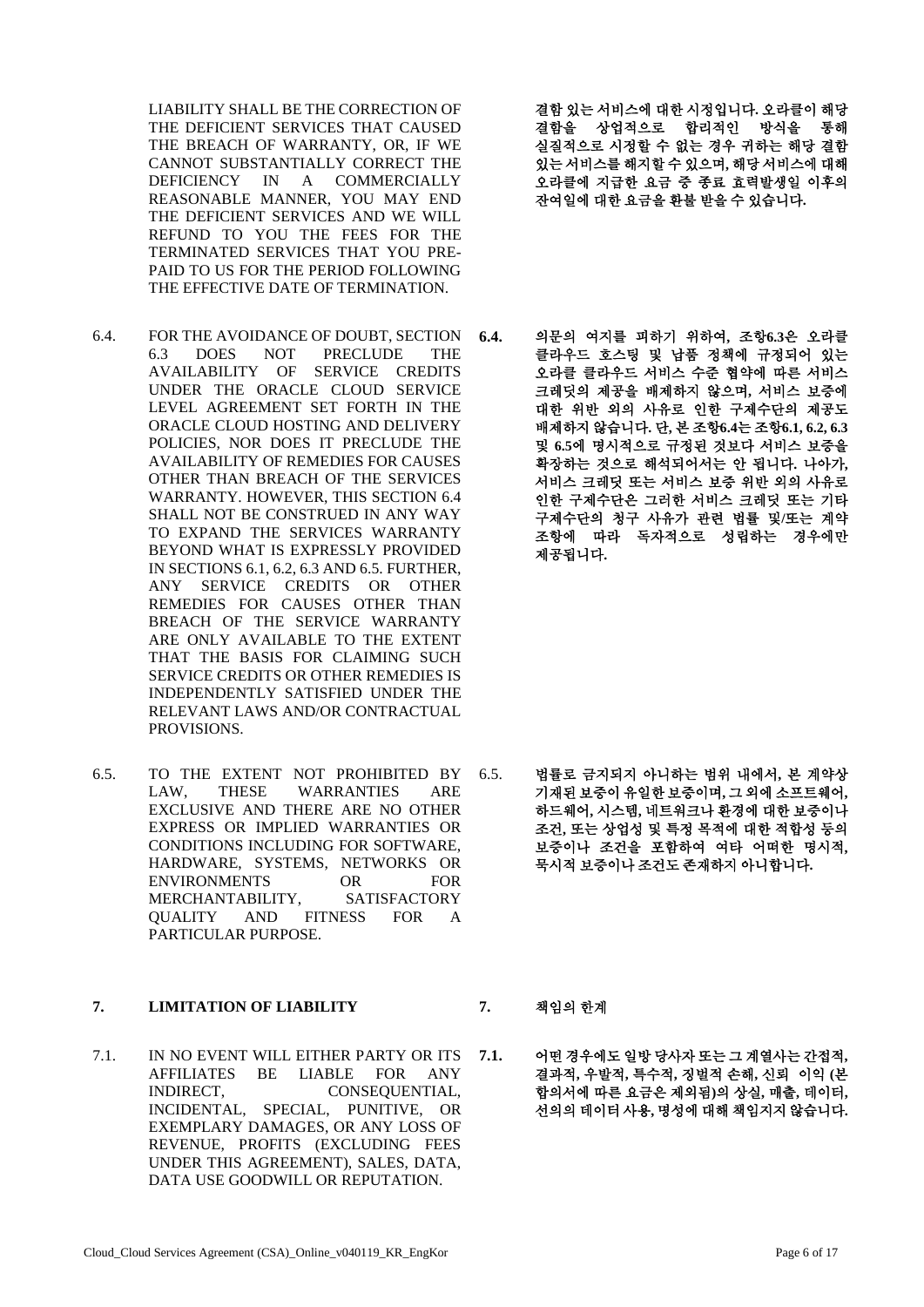- 7.2. IN NO EVENT SHALL THE AGGREGATE LIABILITY OF ORACLE AND OUR AFFILIATES ARISING OUT OF OR RELATED TO THIS AGREEMENT OR YOUR ORDER, WHETHER IN CONTRACT, TORT, OR OTHERWISE, EXCEED THE TOTAL AMOUNTS ACTUALLY PAID UNDER YOUR ORDER FOR THE SERVICES GIVING RISE TO THE LIABILITY DURING THE TWELVE (12) MONTHS IMMEDIATELY PRECEDING THE EVENT GIVING RISE TO SUCH LIABILITY.
- **8. INDEMNIFICATION 8.** 면책
- 8.1. If a third party makes a claim against either You or Oracle ("Recipient" which may refer to You or us depending upon which party received the Material), that any information, design, specification, instruction, software, service, data, hardware, or material (collectively, "Material") furnished by either You or us ("Provider" which may refer to You or us depending on which party provided the Material) and used by the Recipient infringes the third party's intellectual property rights, the Provider, at the Provider's sole cost and expense, will defend the Recipient against the claim and indemnify the Recipient from the damages, liabilities, costs and expenses awarded by the court to the third party claiming infringement or the settlement agreed to by the Provider, if the Recipient does the following:
	- a. notifies the Provider promptly in writing, not later than 30 days after the Recipient receives notice of the claim (or sooner if required by applicable law);
	- b. gives the Provider sole control of the defense and any settlement negotiations; and
	- c. gives the Provider the information, authority and assistance the Provider needs to defend against or settle the claim.
- 8.2. If the Provider believes or it is determined that any of the Material may have violated a third party's intellectual property rights, the Provider may choose to either modify the Material to be noninfringing (while substantially preserving its utility or functionality) or obtain a license to allow for continued use, or if these alternatives are not commercially reasonable, the Provider may end the license for, and require return of, the applicable

7.2. 어떠한 경우에도**,** 계약이나 불법 행위 또는 기타 행위 로 인한 것인지 여부와 관계없이**,** 본 합의서 또는 귀하의 주문으로 인해 발생하는 오라클 및 오라클 계열사의 책임의 총 합은 귀하가 그러한 책임이 발생하기 직전 **12**개월 동안 동 법적 책임과 관련된 서비스 주문서에 따라 귀하가 오라클에 실제 지불한 총 합계 금액을 초과하지 않습니다.

- 8.1. 귀하 또는 오라클(이하 "제공자", 둘 중 어느 쪽이 자료를 제공했는지에 따라 귀하 또는 오라클을 지칭할 수 있음)이 제공하고 상대방(이하 "수령자", 둘 중 어느 쪽이 자료를 수령했는지에 따라 귀하 또는 오라클을 지칭할 수 있음)이 사용한 모든 정보, 설계, 명세서, 지침, 소프트웨어, 서비스, 데이터, 하드웨어 또는 자료(총칭하여, "자료")가 제3자의 지식재산권을 침해한다는 내용으로 해당 제3자가 귀하 또는 오라클을 상대로 청구를 제기하는 경우, 제공자는 자신이 모든 비용을 부담하여 해당 청구에 대해 수령자를 변호하고 법원이 침해 청구를 제기한 제3자에게 판정한 손해, 책임, 비용 및 지출 또는 제공자가 동의한 합의로 인한 피해를 입지 않도록 수령자를 면책합니다. 단, 그러한 면책은 수령자가 아래의 의무를 이행할 경우로 국한됩니다.
	- a. 수령자가 당해 청구에 대한 통지를 수령한 후 30일 (또는 법률이 요구하는 통지기간이 더 짧은 경우 그 기간)내에 이를 서면으로 제공자에게 통지하고,
	- b. 제공자에게 항변과 합의를 위한 협상의 전권을 부여하고,
	- c. 청구 소송에 대한 변론 또는 해결에 필요한 정보, 권한, 지원을 제공자에게 제공합니다.
- 8.2. 제공자가, 어떠한 자료가 제3자의 지식재산권을 침해하였다고 믿거나 판단하는 경우, 제공자는 침해되지 않았던 상태로 자료를 수정하거나(그 유틸리티나 기능성을 충분히 유지하면서) 계속적인 사용을 허락하는 라이선스를 획득하는 방법 중 하나를 선택할 수 있으며, 또는 이러한 대안이 상업적으로 적합하지 않은 경우, 제공자는 해당 자료의 라이선스를 종료시키고 해당 자료의 반환을 요구하고 수령자가 해당 자료를 위해 상대측에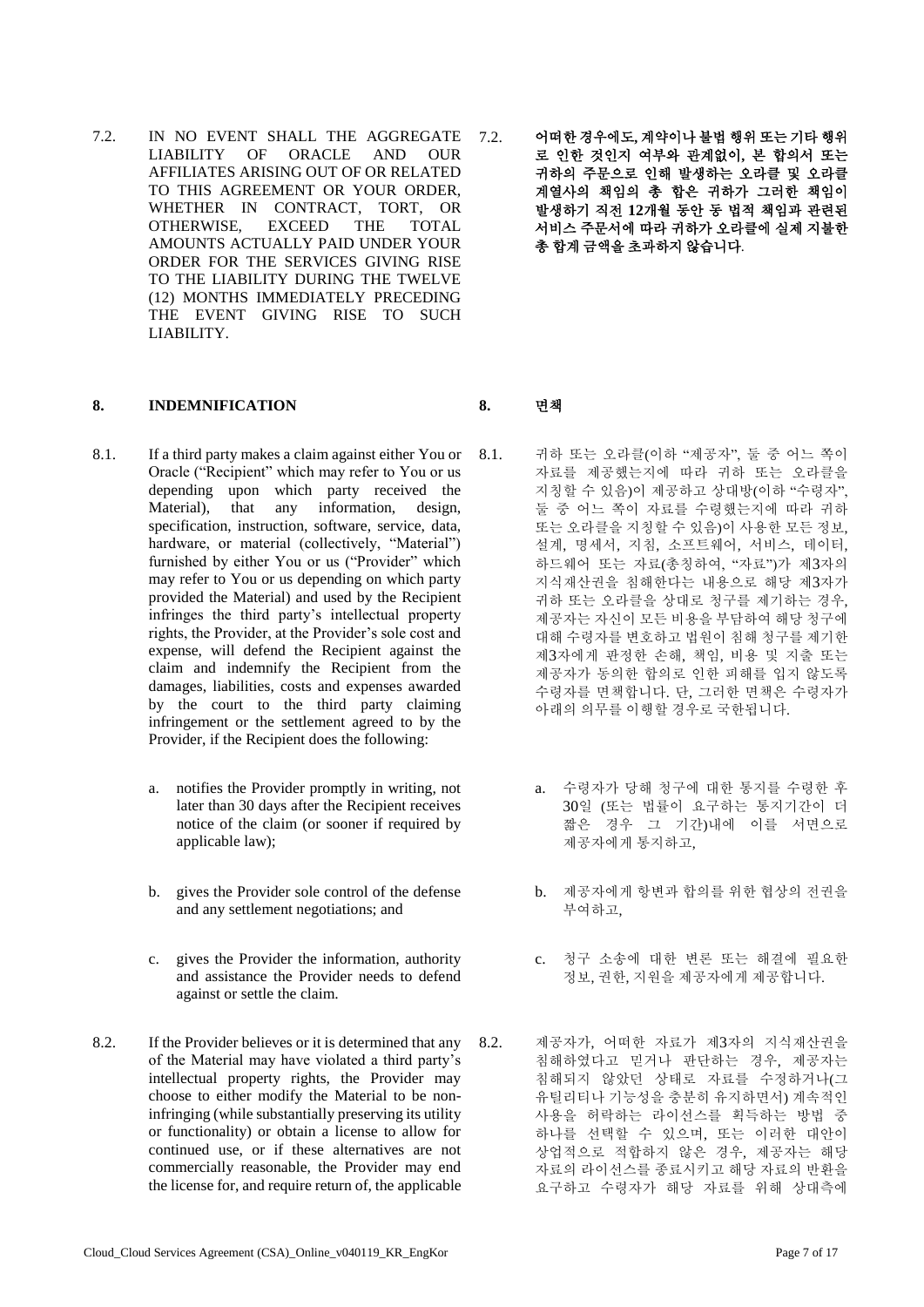Material and refund any unused, prepaid fees the Recipient may have paid to the other party for such Material. If such return materially affects our ability to meet obligations under the relevant order, then we may, upon 30 days prior written notice, terminate the order. If such Material is third party technology and the terms of the third party license do not allow us to terminate the license, then we may, upon 30 days prior written notice, end the Services associated with such Material and refund any unused, prepaid fees for such Services.

- 8.3. The Provider will not indemnify the Recipient if the Recipient (a) alters the Material or uses it outside the scope of use identified in the Provider's user or program documentation or Service Specifications, or (b) uses a version of the Material which has been superseded, if the infringement claim could have been avoided by using an unaltered current version of the Material which was made available to the Recipient. The Provider will not indemnify the Recipient to the extent that an infringement claim is based upon any Material not furnished by the Provider. We will not indemnify You to the extent that an infringement claim is based on Third Party Content or any Material from a third party portal or other external source that is accessible or made available to You within or by the Services (e.g., a social media post from a third party blog or forum, a third party Web page accessed via a hyperlink, marketing data from third party data providers, etc.).
- 8.4. This Section 8 provides the parties' exclusive remedy for any infringement claims or damages.

### **9. TERM AND TERMINATION 9.** 계약 기간 및 해지

- 9.1 This Agreement is valid for the order which this Agreement accompanies.
- 9.2 Services shall be provided for the Services Period defined in Your order.
- 9.3 We may suspend Your or Your Users' access to, or use of, the Services if we believe that (a) there is a significant threat to the functionality, security, integrity, or availability of the Services or any content, data, or applications in the Services; (b) You or Your Users are accessing or using the Services to commit an illegal act; or (c) there is a violation of the Acceptable Use Policy. When reasonably practicable and lawfully permitted, we will provide You with advance notice of any such suspension. We will use reasonable efforts to re-

오라클에 지불하고 사용하지 않은 요금을 환불해 줄 수 있습니다. 그러한 환급으로 인하여 오라클이 해당 주문상의 의무를 충족할 수 있는 능력에 중대한 영향을 받게 될 경우, 30일 사전 서면 통지를 통해 해당 주문을 해지할 수 있습니다. 해당 자료가 제3자 테크놀로지로서 제3자 라이선스 조항에 따라 오라클이 라이선스를 해지할 수 없는 경우, 오라클은 30일의 사전 서면 통지를 통해 해당 자료와 연관된 서비스를 종료하고 귀하가 해당 서비스를 위하여 기 지급한 요금 중 미사용분에 해당하는 요금을 환급해 줄 수 있습니다.

- 8.3. 수령자가 (a) 자료를 변경하였거나, 제공자의 사용자 또는 프로그램 설명서나 서비스 내역서에 명시된 용도의 범위를 벗어난 용도로 사용하는 경우, 또는 (b) 새로운 버전으로 대체된 버전의 자료를 사용하였고, 이때 수령자에게 제공된 최신 버전의 자료를 변경 없이 사용하였다면 그러한 지적재산권 침해가 발생하지 아니하였을 경우 제공자는 수령자를 면책하지 않습니다. 침해 청구가 제공자가 제공하지 않은 자료에 기반하는 경우까지 제공자가 수령자를 면책하는 것은 아닙니다. 오라클이 제3자 컨텐츠 또는 서비스내에서 또는 서비스에 의해 액세스하거나 이용할 수 있는 제3자 포털이나 기타 외부 소스상의 일체의 자료(예: 제3자 블로그 또는 포럼에 게시된 소셜 미디어 포스트, 하이퍼링크로 액세스된 제3자 웹페이지, 제3자 데이터 제공자로부터 제공된 마케팅 데이터 등)로 인한 침해 배상 청구에 대해서까지 귀하에게 손해를 배상하는 것은 아닙니다.
- 8.4. 본 조항8은 모든 침해 관련 청구나 손해 배상에 대한 양 당사자의 유일한 구제수단을 규정하고 있습니다.

- 9.1 본 합의서는 본 합의서를 따르는 주문서에 대하여 유효합니다.
- 9.2 서비스는 귀하의 주문서에 명시된 지원 기간동안 제공됩니다.
- 9.3 오라클이 (a) 서비스의 기능성, 보안, 무결성, 가용성이나 서비스의 콘텐츠, 데이터, 애플리케이션에 대한 심각한 위협이 존재하거나, (b) 귀하 또는 귀하의 사용자가 불법 행위를 하기 위해 서비스에 액세스하거나 서비스를 이용하고 있거나, (c) 수용 가능한 사용 정책 위반이 존재한다고 판단하는 경우, 오라클은 귀하 또는 귀하 사용자의 서비스에 대한 액세스 또는 사용을 중단할 수 있습니다. 합리적으로 실행 가능하고 법적으로 허용된 경우, 오라클은 귀하에게 그러한 중단에 대한 사전 통지를 제공합니다. 오라클은 중단을 초래한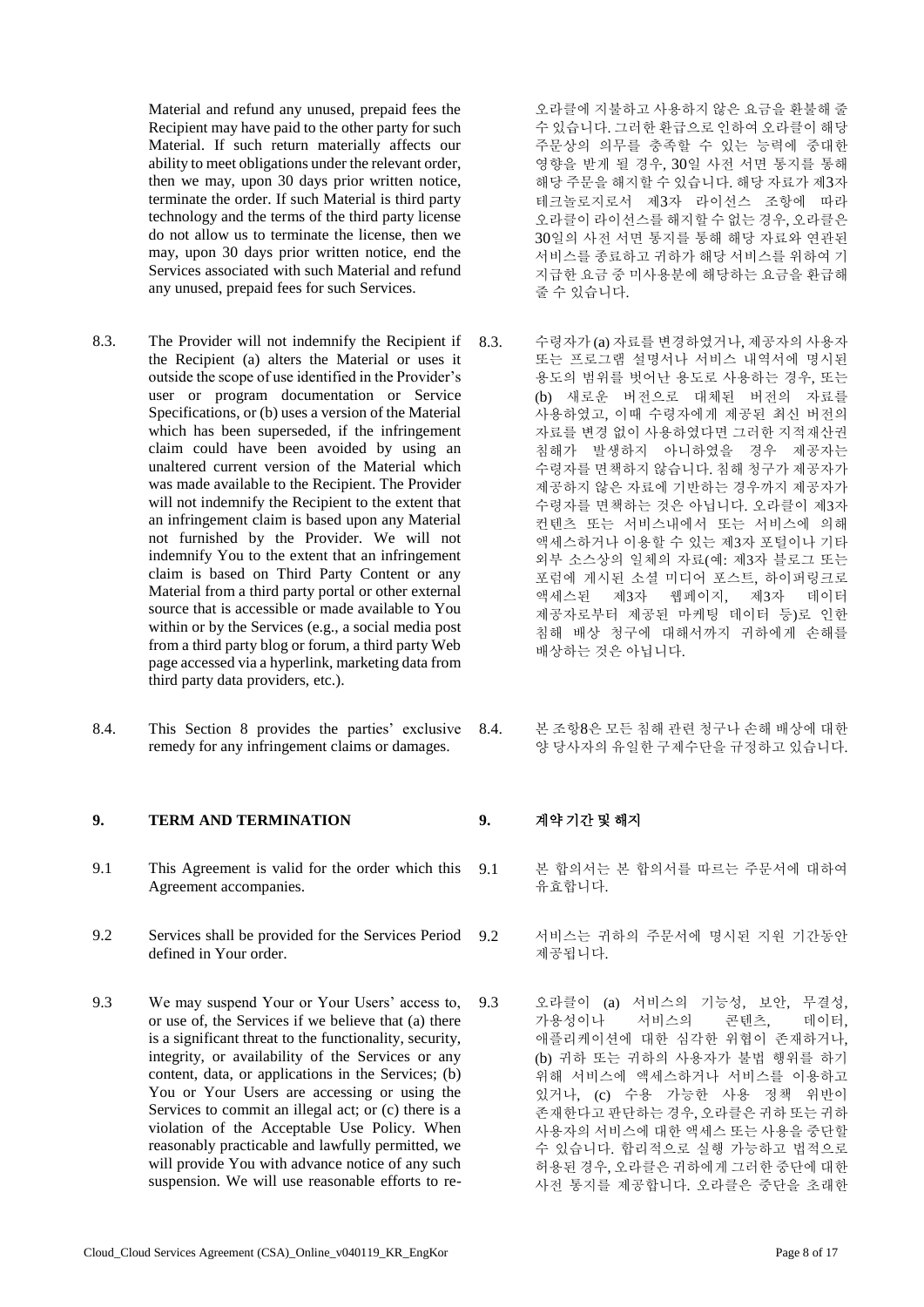establish the Services promptly after we determine that the issue causing the suspension has been resolved. During any suspension period, we will make Your Content (as it existed on the suspension date) available to You. Any suspension under this Section shall not excuse You from Your obligation to make payments under this Agreement.

- 9.4 If either of us breaches a material term of this Agreement or any order and fails to correct the breach within 30 days of written specification of the breach, then the breaching party is in default and the non-breaching party may terminate (a) in the case of breach of any order, the order under which the breach occurred, or (b) in the case of breach of the Agreement, the Agreement and any orders that have been placed under the Agreement. If we terminate any orders as specified in the preceding sentence, You must pay within 30 days all amounts that have accrued prior to such termination, as well as all sums remaining unpaid for the Services under such order(s) plus related taxes and expenses. Except for nonpayment of fees, the nonbreaching party may agree in its sole discretion to extend the 30 day period for so long as the breaching party continues reasonable efforts to cure the breach. You agree that if You are in default under this Agreement, You may not use those Services ordered.
- 9.5 At the end of the Services Period, we will make Your Content (as it existed at the end of the Services Period) available for retrieval by You during a retrieval period set out in the Service Specifications. At the end of such retrieval period, and except as may be required by law, we will delete or otherwise render unrecoverable any of Your Content that remains in the Services. Our data deletion practices are described in more detail in the Service Specifications.
- 9.6 Provisions that survive termination or expiration of this Agreement are those relating to limitation of liability, indemnification, payment and others which by their nature are intended to survive.

### **10. THIRD-PARTY CONTENT, SERVICES AND WEBSITES**

10.1 The Services may enable You to link to, transfer Your Content or Third Party Content to, or otherwise access third parties' websites, platforms, content, products, services, and information ("Third Party Services"). Oracle does not control and is not responsible for Third Party Services. You are solely responsible for complying with the

사안이 해결되었다고 판단한 후 서비스를 즉시 재개하기 위한 합리적인 노력을 기울일 것입니다. 중단 기간 중, 오라클은 귀하가 귀하의 콘텐츠(중단일의 상태대로)를 이용할 수 있도록 조치할 것입니다. 본 조항에 의거한 중단은 본 합의서에 의한 귀하의 지불 의무를 면제하지는 않습니다.

- 9.4 양 당사자 중 어느 일방 당사자가 본 합의서나 모든 주문의 주요 조항을 실질적으로 위반하고, 해당 위반 사항을 서면으로 통지 받은 날로부터 30일 이내에 이를 시정하지 못하는 경우, 위반 당사자는 채무불이행에 해당하며 그 상대방은 (a) 주문을 위반한 경우에는 그러한 위반이 발생한 주문을, 또는 (b) 합의서를 위반한 경우에는 합의서 및 합의서에 따라 제출한 일체의 주문을 해지할 수 있습니다. 오라클이 위와 같은 이유로 주문을 해지하는 경우, 귀하는 그러한 해지 이전에 발생한 모든 금액, 그러한 주문에 의거한 서비스에 대하여 아직 지급되지 아니한 모든 금액, 관련 세금 및 비용 등을 30일 이내에 지급하여야 합니다. 요금 지급 불이행을 제외하고, 위반 당사자가 그 위반 행위를 시정하려는 합리적인 노력을 하는 한 상대방은 재량으로 30일의 기간을 연장시켜 줄 수 있다는 데에 동의합니다. 귀하가 본 합의서에 따른 의무를 이행하지 않은 경우, 귀하는 주문한 서비스를 사용할 수 없음에 동의합니다.
- 9.5 서비스 기간 종료 시 오라클은 서비스 내역서에 규정된 조회 기간 동안 귀하가 귀하의 콘텐츠(서비스 기간 종료 당시의 상태대로)를 조회할 수 있도록 합니다. 해당 조회 기간이 종료되면, 법률에 따라 요구되는 바를 제외하고, 오라클은 서비스 내에 존재하는 귀하의 콘텐츠를 삭제하거나 또는 복구가 불가하도록 합니다. 데이터 삭제 관행에 대한 자세한 내용은 서비스 내역서에서 확인할 수 있습니다.
- 9.6 책임의 한계, 면책, 지급과 관련된 조항 및 그 본질상 존속하도록 되어 있는 조항들은 본 합의서의 해지 혹은 만료 후에도 존속됩니다.

### **10.** 제**3**자 콘텐츠**,** 서비스 및 웹사이트

10.1 서비스를 통해 귀하는 제3자 웹사이트, 플랫폼, 콘텐츠, 제품, 서비스 및 정보("제3자 서비스")에 링크하거나, 귀하의 콘텐츠 또는 제3자 콘텐츠를 전송하거나, 이에 액세스할 수 있습니다. 오라클은 제3자 서비스를 관리하지 않으며 해당 서비스에 대한 책임을 지지 않습니다. 귀하는 제3자 서비스에 대한 액세스 및 사용 조항을 준수할 전적인 책임이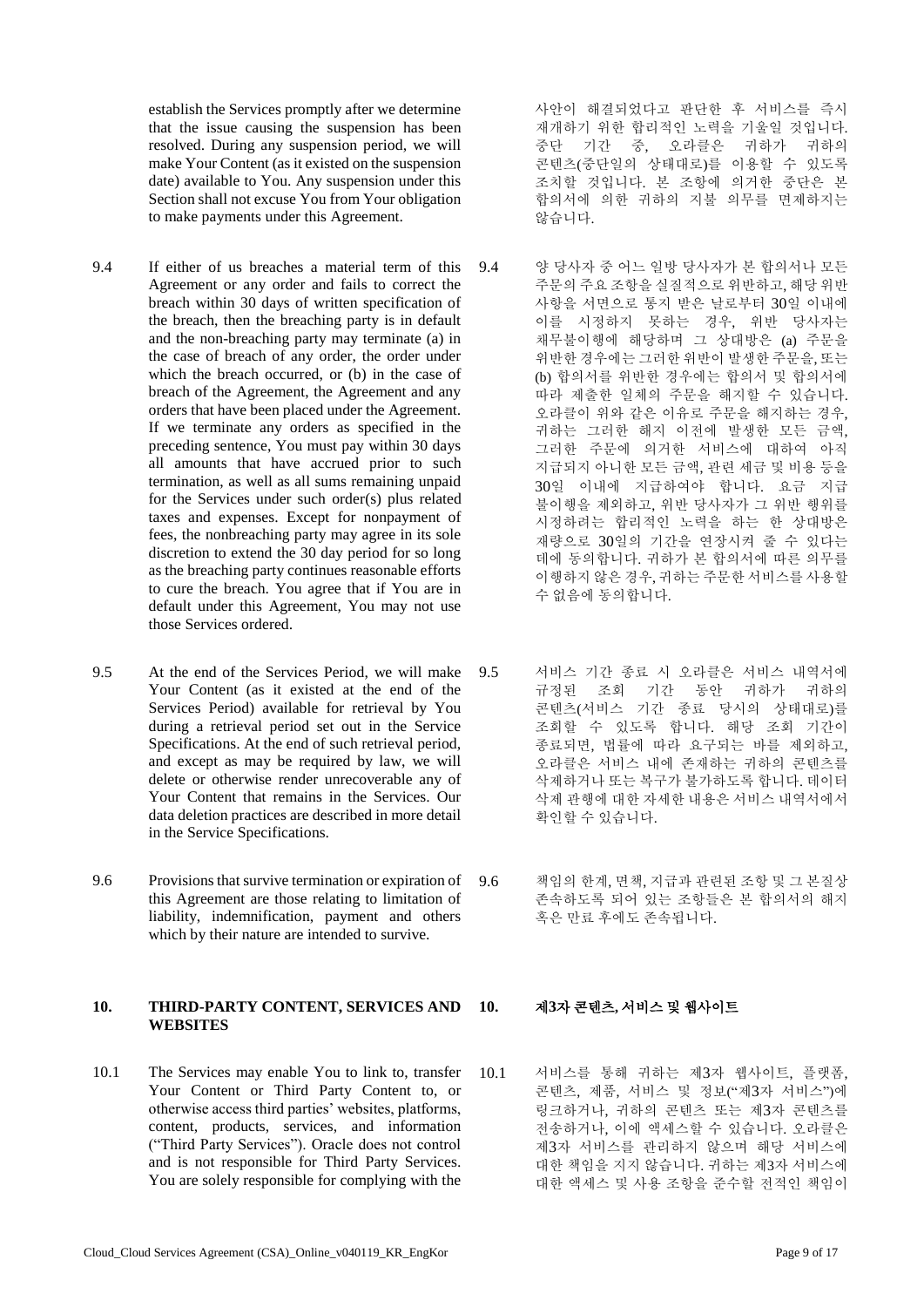terms of access and use of Third Party Services, and if Oracle accesses or uses any Third Party Services on Your behalf to facilitate performance of the Services, You are solely responsible for ensuring that such access and use, including through passwords, credentials or tokens issued or otherwise made available to You,is authorized by the terms of access and use for such services.

If You transfer or cause the transfer of Your Content or Third Party Content from the Services to a Third Party Service or other location, that transfer constitutes a distribution by You and not by Oracle.

- 10.2 Any Third Party Content we make accessible is provided on an "as-is" and "as available" basis without any warranty of any kind. You acknowledge and agree that we are not responsible for, and have no obligation to control, monitor, or correct, Third Party Content. We disclaim all liabilities arising from or related to Third Party Content.
- 10.3 You acknowledge that: (i) the nature, type, quality and availability of Third Party Content may change at any time during the Services Period, and (ii) features of the Services that interoperate with Third Party Services such as Facebook™, YouTube™ and Twitter™, etc. , depend on the continuing availability of such third parties' respective application programming interfaces (APIs). We may need to update, change or modify the Services under this Agreement as a result of a change in, or unavailability of, such Third Party Content, Third Party Services or APIs. If any third party ceases to make its Third Party Content or APIs available on reasonable terms for the Services, as determined by us in our sole discretion, we may cease providing access to the affected Third Party Content or Third Party Services without any liability to You. Any changes to Third Party Content, Third Party Services or APIs, including their unavailability, during the Services Period does not affect Your obligations under this Agreement or the applicable order, and You will not be entitled to any refund, credit or other compensation due to any such changes.

# **11. SERVICE MONITORING, ANALYSES AND ORACLE SOFTWARE**

11.1. We continuously monitor the Services to facilitate Oracle's operation of the Services; to help resolve Your service requests; to detect and address threats to the functionality, security, integrity, and

있습니다. 또한 오라클이 귀하를 대신하여 제3자 서비스에 액세스하거나 해당 서비스를 사용하여 서비스 수행을 용이하게 하는 경우 귀하는 패스워드, 자격증명 또는 발급되거나 달리 귀하가 사용할 수 있게 된 토큰을 통한 것을 포함하여 그러한 액세스 및 사용이 해당 서비스에 대한 액세스 및 사용 조항에 따라 허가받았음을 보장할 전적인 책임을 부담합니다.

귀하가 귀하의 콘텐츠 또는 제3자 서비스 콘텐츠를 제3자 서비스 또는 다른 위치로 전송하거나 그렇게 되도록 만든 경우 해당 전송은 오라클이 아닌 귀하에 의해 이루어진 것으로 해석됩니다.

- 10.2 오라클이 액세스를 제공하는 모든 제3자 콘텐츠는 어떠한 보증도 없이 "현 상태 그대로(as-is)" 및 "이용 가능한 상태로(as available)" 제공됩니다. 귀하는 오라클이 제3자 콘텐츠의 통제, 모니터링, 시정할 어떠한 책임이나 의무도 없음을 인정하고 이에 동의합니다. 오라클은 제3자 콘텐츠로 인해 발생하거나 이와 관련된 모든 책임을 부인합니다.
- 10.3 귀하는 (i) 서비스 기간 중 언제든지 제3자 콘텐츠의 성격, 유형, 품질, 가용성이 변경될 수 있고, (ii) Facebook™, YouTube™ and Twitter™ 등 이 통합된 서비스의 기능은 그러한 제3자 서비스의 해당 API(Application Programming Interface)의 계속적인 가용성에 따라 다를 수 있음을 인정합니다. 오라클은 그러한 제3자 콘텐츠, 제3자 서비스 또는 API의 변경, 사용 불가능의 결과로 본 합의서에 따른 서비스를 업데이트, 변경, 수정해야 할 수 있습니다. 제3자가 합리적인 서비스 기간에 제3자 콘텐츠 또는 API의 가용성을 중단하는 경우, 오라클은 자체적인 판단 및 재량에 따라 귀하에게 어떠한 책임도 부담시키지 않고 해당 제3자 콘텐츠 또는 제3자 서비스에 대한 액세스 제공을 중단할 수 있습니다. 사용 불가능을 비롯하여 서비스 기간 중 제3자 콘텐츠, 제3자 서비스 또는 API에 대한 모든 변경 사항은 본 합의서나 해당 주문에 따른 귀하의 의무에 영향을 미치지 않으며, 귀하는 그러한 변경을 근거로 어떠한 환급, 크레딧 또는 기타 보상을 요구할 수 없습니다.

### **11.** 서비스 모니터링**,** 분석 및 오라클 소프트웨어

11.1. 오라클은 서비스를 계속 모니터링하여 오라클의 서비스 운영을 원활하게 하고, 귀하의 서비스 관련 요청을 해결하고, 서비스 및 서비스의 모든 콘텐츠, 데이터 또는 애플리케이션의 기능성, 보안, 무결성,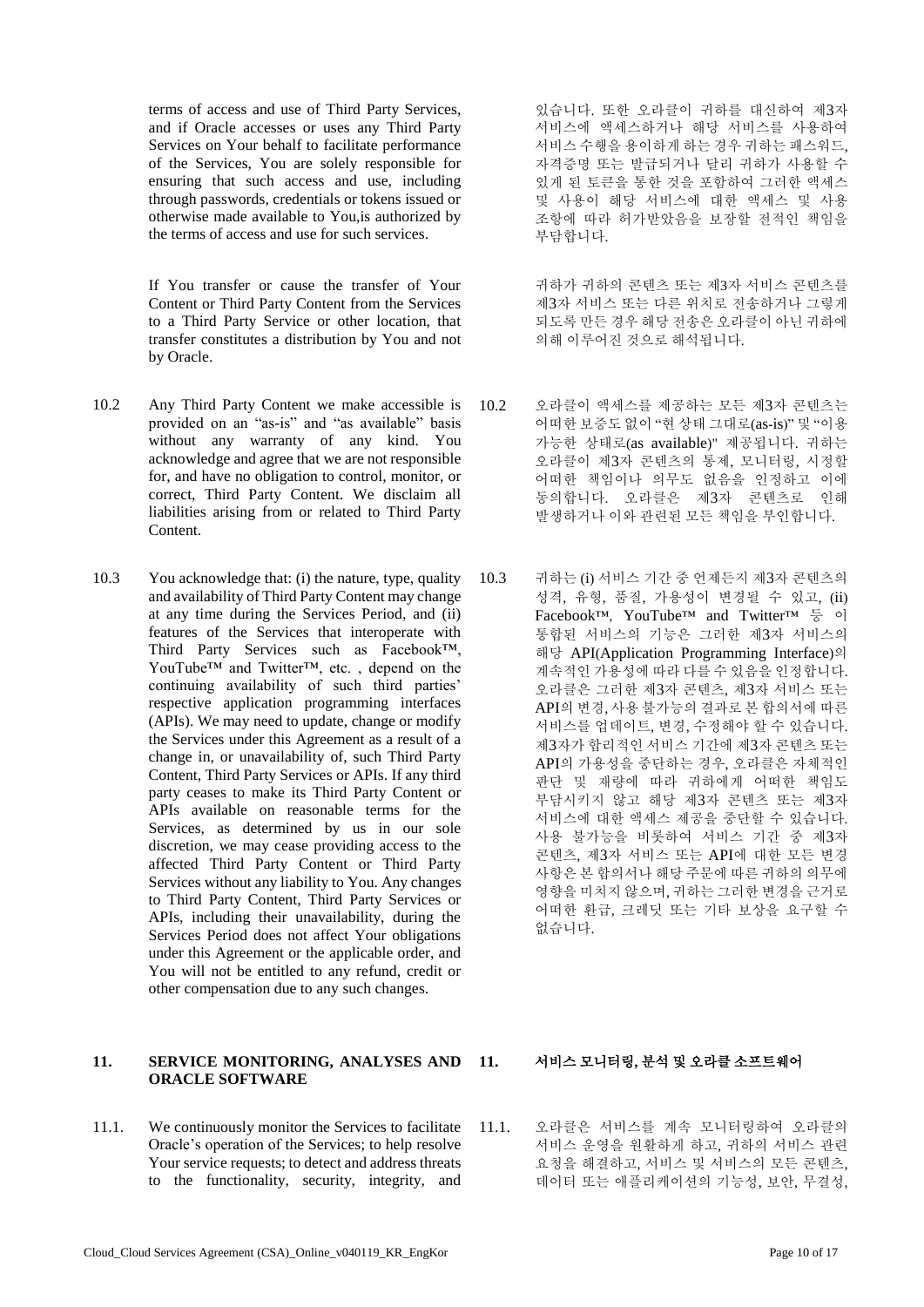availability of the Services as well as any content, data, or applications in the Services; and to detect and address illegal acts or violations of the Acceptable Use Policy. Oracle monitoring tools do not collect or store any of Your Content residing in the Services, except as needed for such purposes. Oracle does not monitor, and does not address issues with, non-Oracle software provided by You or any of Your Users that is stored in, or run on or through, the Services. Information collected by Oracle monitoring tools (excluding Your Content) may also be used to assist in managing Oracle's product and service portfolio, to help Oracle address deficiencies in its product and service offerings, and for license management purposes.

- 11.2. We may (i) compile statistical and other information related to the performance, operation and use of the Services, and (ii) use data from the Services in aggregated form for security and operations management, to create statistical analyses, and for research and development purposes (clauses i and ii are collectively referred to as "Service Analyses"). We may make Service Analyses publicly available; however, Service Analyses will not incorporate Your Content, Personal Data or Confidential Information in a form that could serve to identify You or any individual . We retain all intellectual property rights in Service Analyses.
- 11.3. We may provide You with the ability to obtain certain Oracle Software (as defined below) for use with the Services. If we provide Oracle Software to You and do not specify separate terms for such software, then such Oracle Software is provided as part of the Services and You have the nonexclusive, worldwide, limited right to use such Oracle Software, subject to the terms of this Agreement and Your order (except for separately licensed elements of the Oracle Software, which separately licensed elements are governed by the applicable separate terms), solely to facilitate Your use of the Services. You may allow Your Users to use the Oracle Software for this purpose, and You are responsible for their compliance with the license terms. Your right to use any Oracle Software will terminate upon the earlier of our notice (by web posting or otherwise) or the end of the Services associated with the Oracle Software. Notwithstanding the foregoing, if Oracle Software is licensed to You under separate terms, then Your use of such software is governed by the separate terms. Your right to use any part of the Oracle Software that is licensed under the separate terms is not restricted in any way by this Agreement.

가용성에 대한 위협을 발견 및 해결하고, 불법 행동 또는 수용 가능한 사용 정책의 위반을 발견 및 해결합니다. 오라클 모니터링 도구는 해당 목적을 위해 필요한 경우를 제외하고 서비스에 존재하는 귀하의 콘텐츠를 수집하거나 저장하지 않습니다. 오라클은 서비스에 저장되어 있거나, 서비스를 통해 실행되는 귀하나 귀하의 사용자가 제공하는 비(非) 오라클 소프트웨어를 모니터링하거나 이와 관련된 문제를 해결하지 않습니다. 오라클 모니터링 도구로 수집된 정보(귀하의 콘텐츠 제외)는 오라클 제품 및 서비스 포트폴리오의 관리의 지원, 즉 오라클의 제품과 서비스 제공물의 결함 해결 및 라이선스 관리를 위해 사용될 수 있습니다.

- 11.2. 오라클은 보안 및 운영 관리, 통계 분석 생성 및 연구 개발을 위해 (i) 서비스의 수행, 운영 및 사용과 관련한 통계 및 기타 정보를 작성하고, (ii) 서비스의 데이터를 집합적인 형태로 사용할 수 있습니다(i과 ii를 모두 "서비스 분석"으로 총칭). 오라클은 서비스 분석 결과를 일반 공개할 수 있습니다. 단, 서비스 분석이 귀하 또는 어떠한 개인의 신원을 확인하는 데 사용할 수 있는 형태로 귀하의 콘텐츠, 개인 정보 또는 기밀 정보를 통합하지 않습니다. 오라클은 서비스 분석에 대한 모든 지식재산권을 보유합니다.
- 11.3. 오라클은 서비스와 함께 사용할 목적으로, 귀하가 특정 오라클 소프트웨어(이하 정의됨) 의 취득을 제공할 수 있습니다. 오라클이 귀하에게 오라클 소프트웨어를 제공하고, 해당 소프트웨어에 대한 별도의 조항을 명시하지 않는 경우, 그러한 오라클 소프트웨어는 서비스의 일환으로 제공되며, 귀하는 본 합의서 및 귀하 주문의 조항(별도로 라이선스된 오라클 소프트웨어의 요소는 제외. 별도로 라이선스된 요소에는 해당하는 별도 조항이 적용됨)에 따라 귀하의 서비스 사용을 원활하게 하기 위한 목적으로만 그러한 오라클 소프트웨어를 사용할 수 있는 비독점적이고 세계적이며 제한된 권한을 보유합니다. 귀하는 귀하의 사용자가 이러한 목적으로 일체의 오라클 소프트웨어를 사용하도록 허용할 수 있으며 라이선스 조항을 준수하도록 할 책임이 있습니다. 오라클 소프트웨어를 사용할 수 있는 권한은 오라클의 통지(웹 게시 또는 기타 방법) 또는 오라클 소프트웨어와 관련된 서비스의 종료 중 먼저 도래하는 날짜에 종료될 수 있습니다. 앞서 내용에도 불구하고 별도의 조항에 따라 귀하에게 오라클 소프트웨어 라이선스가 부여된 경우, 귀하의 해당 소프트웨어 사용은 그러한 별도의 조항에 의해 규정됩니다.별도 조항에 따라 라이선스된 오라클 소프트웨어의 일부를 사용할 귀하의 권리는 본 합의서에 의해 어떠한 방법으로도 제한되지 않습니다.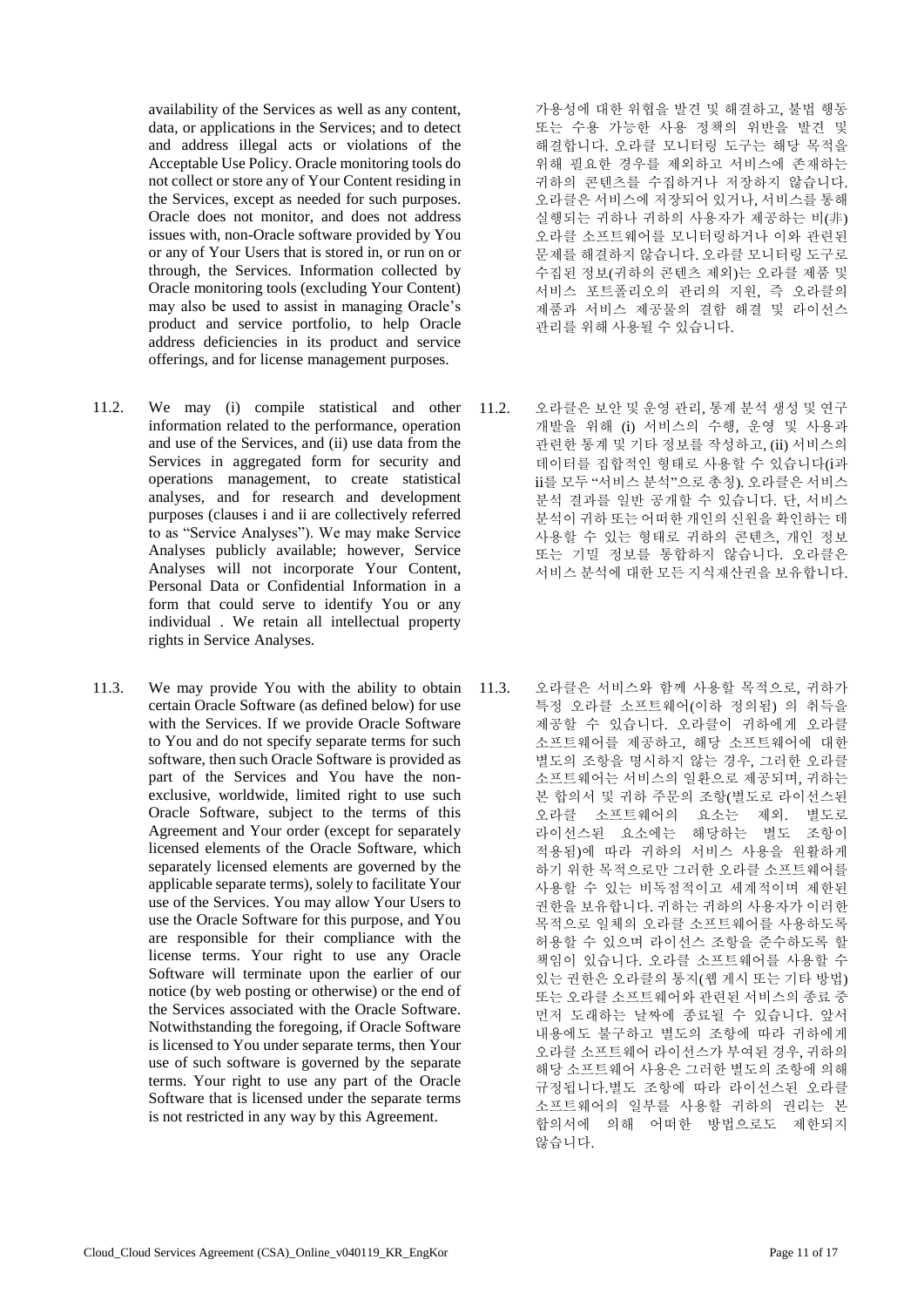### **12. EXPORT 12.** 수출

- 12.1. Export laws and regulations of the United States and any other relevant local export laws and regulations apply to the Services. Such export laws govern use of the Services (including technical data) and any Services deliverables provided under this Agreement, and You and we each agree to comply with all such export laws and regulations (including "deemed export" and "deemed reexport" regulations). You agree that no data, information, software programs and/or materials resulting from the Services (or direct product thereof) will be exported, directly or indirectly, in violation of these laws, or will be used for any purpose prohibited by these laws including, without limitation, nuclear, chemical, or biological weapons proliferation, or development of missile technology.
- 12.2. You acknowledge that the Services are designed with capabilities for You and Your Users to access the Services without regard to geographic location and to transfer or otherwise move Your Content between the Services and other locations such as User workstations. You are solely responsible for the authorization and management of User accounts across geographic locations, as well as export control and geographic transfer of Your Content.

### **13. FORCE MAJEURE 13.** 불가항력

Neither You nor we shall be responsible for failure or delay of performance if caused by: an act of war, hostility, or sabotage; act of God; pandemic; electrical, internet, or telecommunication outage that is not caused by the obligated party; government restrictions (including the denial or cancelation of any export, import or other license); or other event outside the reasonable control of the obligated party. Both You and we will use reasonable efforts to mitigate the effect of a force majeure event. If such event continues for more than 30 days, either of You or we may cancel unperformed Services and affected orders upon written notice. This Section does not excuse either party's obligation to take reasonable steps to follow its normal disaster recovery procedures or Your obligation to pay for the Services.

# **14. GOVERNING LAW AND JURISDICTION 14.** 준거법 및 관할

- 12.1. 서비스에는 미국의 수출법 및 법규 그리고 기타 관련 지역 수출법 및 법규가 적용됩니다. 그러한 수출법은 본 합의서에 따라 제공된 서비스(기술 데이터 포함) 및 서비스 산출물의 사용을 규제하고, 귀하와 오라클은 각각 그러한 모든 수출법과 법규("수출 간주" 및 "재수출 간주" 규정 포함)를 준수할 것임에 동의합니다. 귀하는 서비스(또는 그로 인한 직접적인 제품)의 결과로 생성된 데이터, 정보, 제품 및/또는 자료가 직접적이든 간접적이든 이러한 법을 위반하여 외부로 수출되거나 이러한 법이 금지하는 목적(핵, 화학 또는 생화학 무기 확산이나 미사일 기술 개발을 포함하되 이에 국한되지 않음)으로 사용되지 않는다는 것에 동의합니다.
- 12.2. 귀하는 귀하와 귀하의 사용자가 지리적 위치에 관계없이 서비스에 액세스할 수 있고 서비스 및 사용자 워크스테이션과 같은 기타 장소 간에 귀하의 콘텐츠를 이전하거나 그 외의 방법으로 이동할 수 있도록 서비스가 설계된다는 것을 인정합니다. 모든 지리적 위치에서의 사용자 계정의 권한 및 관리에 관한 사항과 귀하의 콘텐츠의 수출 통제 및 지리적 위치 이전에 대한 사항은 온전히 귀하의 책임입니다.

귀하 또는 오라클, 양 당사자는 전쟁, 전투, 혹은 사보타지(태업), 천재지변, 전염병, 의무 당사자가 야기하지 아니한 전력이나 인터넷 혹은 통신의 장애, 정부의 제한(수출 혹은 여타 라이선스에 대한 부인 혹은 취소 포함), 혹은 의무 당사자의 합리적인 통제력이 미치지 아니하는 여타 사유에 의한 채무 불이행 혹은 이행지체에 대하여 책임지지 않습니다. 귀하 및 오라클, 양 당사자는 불가항력 사건의 효과를 완화하기 위하여 합리적인 노력을 다하여야 합니다. 만약 그러한 사건이 30일 이상 계속되는 경우, 귀하 또는 오라클 중 일방 당사자는 아직 제공되지 아니한 서비스와 피해를 받은 주문을 서면 통지로써 취소할 수 있습니다. 본 조항으로 인하여, 정상적인 재해복구 절차를 따르기 위한 합리적인 조치를 취할 의무 또는 서비스에 대한 대금 지급 의무가 면제되는 것은 아닙니다.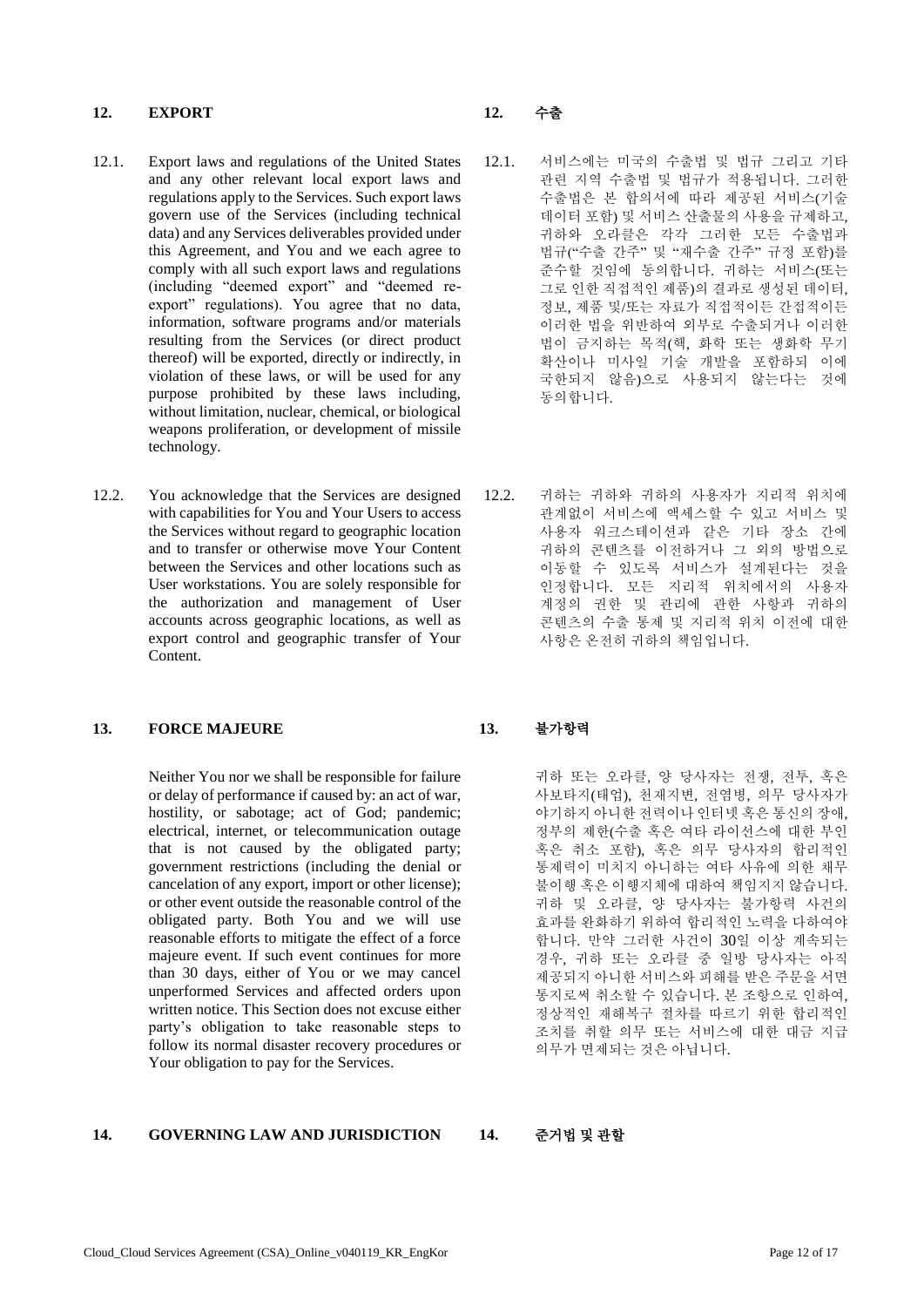This Agreement is governed by the laws of Korea and each party agrees to submit to the exclusive jurisdiction of, and venue in, the courts in Seoul in any dispute arising out of or relating to this Agreement.

### **15. NOTICE 15.** 공지

- 15.1. Any notice required under this Agreement shall be provided to the other party in writing. If You have a legal dispute with us or if You wish to provide a notice under the Indemnification Section of this Agreement, or if You become subject to insolvency or other similar legal proceedings, You will promptly send written notice to: Oracle Korea Ltd at 15, 16 & 36F, 517, Yeongdong-daero, Gangnam-gu, Seoul, 06164, Attention: General Counsel, Legal Department.
- 15.2. We may give notices applicable to our Services customers by means of a general notice on the Oracle portal for the Services, and notices specific to You by electronic mail to Your e-mail address on record in our account information or by written communication sent by first class mail or pre-paid post to Your address on record in our account information.

### **16. ASSIGNMENT 16.** 양도

You may not assign this Agreement or give or transfer the Services, or any interest in the Services, to another individual or entity.

# **17. OTHER 17.** 기타

- 17.1. We are an independent contractor and each party agrees that no partnership, joint venture, or agency relationship exists between the parties.
- 17.2. Our business partners and other third parties, including any third parties with which the Services have integrations or that are retained by You to provide consulting services, implementation services or applications that interact with the Services, are independent of Oracle and are not Oracle's agents. We are not liable for, bound by, or responsible for any problems with the Services or Your Content arising due to any acts of any such business partner or third party, unless the business partner or third party is providing Services as our

본 합의서는 대한민국의 법을 준거법으로 하며, 본 합의서에서 비롯되거나 본 합의서와 관련하여 발생한 분쟁에 대하여는 서울 소재 법원을 배타적 관할법원으로 합니다.

- 15.1. 본 합의서에 따라 요구되는 모든 통지는 서면으로 상대방에게 제공되어야 합니다. 귀하와 오라클 간에 법적 분쟁이 있는 경우 또는 귀하가 본 합의서의 면책 조항에 의거한 통지를 제공하고자 하는 경우, 또는 귀하가 지급불능에 처하거나 혹은 여타 유사한 법률 절차의 대상이 되는 경우 귀하는 다음의 주소로 신속하게 서면 통지를 발송하여야 합니다. (우편번호 06164) 서울시 강남구 영동대로 517, 15, 16, 36층 한국오라클 유한회사 수신인: 법률 고문(법률고문실).
- 15.2. 오라클은 오라클 포털에 서비스에 관한 전체 공지를 게시함으로써 오라클 고객에 관련된 통지를 전달할 수 있으며, 오라클 계정 정보 기록에 있는 이메일 주소로 귀하에게 이메일을 보내거나 오라클 계정 정보 기록에 있는 귀하의 주소로 1급 우편 또는 선불 우편을 통해 서신을 보냄으로써 귀하에게 개별적으로 통지할 수 있습니다.

귀하는 본 합의서상 지위를 양도할 수 없으며, 서비스 혹은 그에 대한 이익을 다른 개인이나 단체에게 제공 혹은 이전할 수 없습니다.

- 17.1. 오라클은 독립적인 계약자이며, 각 당사자는 당사자 간 어떠한 파트너 관계, 합작 투자 또는 대리 관계도 존재하지 않음에 동의합니다.
- 17.2. 서비스에 통합되어 있거나, 컨설팅 서비스, 구현 서비스 또는 서비스와 상호 작용하는 애플리케이션 제공을 위해 귀하가 고용한 제3자를 포함한 오라클의 비즈니스 파트너와 기타 제3자는 오라클로부터 독립된 회사이며, 오라클의 대리인이 아닙니다. 해당 비즈니스 파트너 또는 제3자가 본 합의서에 따라 주문된 약정에 따라 오라클 하청업체로서 서비스를 제공하는 경우를 제외하고, 오라클은 그러한 비즈니스 파트너 또는 제3자의 행위에 구속되거나 법적 책임을 부담하지 아니합니다. 만약 해당 비즈니스 파트너가 본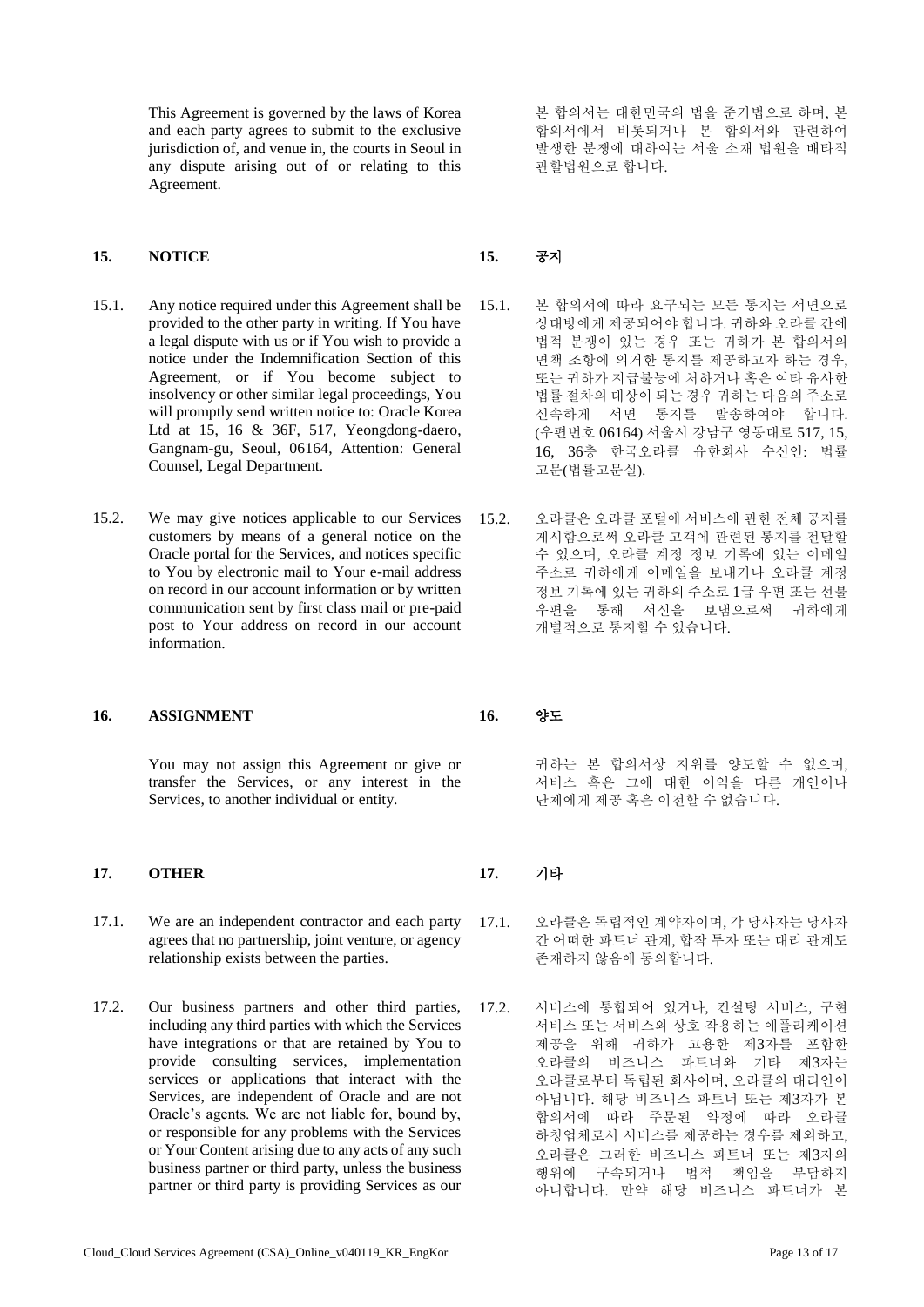subcontractor on an engagement ordered under this Agreement and, if so, then only to the same extent as we would be responsible for our resources under this Agreement.

- 17.3. If any term of this Agreement is found to be invalid or unenforceable, the remaining provisions will remain effective and such term shall be replaced with another term consistent with the purpose and intent of this Agreement.
- 17.4. Except for actions for nonpayment or breach of Oracle's proprietary rights, no action, regardless of form, arising out of or relating to this Agreement may be brought by either party more than two years after the cause of action has accrued.
- 17.5. Prior to entering into an order governed by this Agreement, You are solely responsible for determining whether the Services meet Your technical, business or regulatory requirements. Oracle will cooperate with Your efforts to determine whether use of the standard Services are consistent with those requirements. Additional fees may apply to any additional work performed by Oracle or changes to the Services. You remain solely responsible for Your regulatory compliance in connection with Your use of the Services.
- 17.6. Upon forty-five (45) days written notice and no more than once every twelve (12) months, Oracle may audit Your use of the Cloud Services to ensure Your use of the Cloud Services is in compliance with the terms of the applicable order and this Agreement . Any such audit shall not unreasonably interfere with Your normal business operations.

You agree to cooperate with Oracle's audit and to provide reasonable assistance and access to information reasonably requested by Oracle.

The performance of the audit and non-public data obtained during the audit (including findings or reports that result from the audit) shall be subject to the provisions of section 4 (Nondisclosure) of this Agreement.

If the audit identifies non-compliance, You agree to remedy (which may include, without limitation, the payment of any fees for additional Cloud Services) such non-compliance within 30 days of written notification of that non-compliance. You agree that Oracle shall not be responsible for any of Your costs incurred in cooperating with the audit.

합의서에 따라 주문된 약정에 따른 오라클 하청업체로서 서비스를 제공하는 경우, 오라클은 본 합의서에 따라 오라클 인력에 대해 부담하는 책임과 동일한 범위만큼만 책임을 집니다.

- 17.3. 본 합의서의 어떠한 조건이 무효 혹은 집행 불가능한 조건임이 입증되는 경우, 이를 제외한 여타 부문은 그 효력을 유지하며 해당 조항은 본 합의서의 의도와 목적과 일치하는 조항으로 대체되어야 합니다.
- 17.4. 대금 지급 불이행이나 오라클의 소유권 침해를 다투는 소송을 제외하고, 그 형태를 막론하고 본 합의서에서 비롯되거나 본 합의서와 관련된 모든 소송은 해당 소송의 사유가 발생한 뒤 2년이 경과한 후에는 어느 당사자도 제기할 수 없습니다.
- 17.5. 본 합의서가 적용되는 주문을 체결하기에 앞서, 서비스가 귀하의 기술적, 사업적 또는 규제적 요건을 충족하는지 여부를 결정할 책임은 전적으로 귀하에게 있습니다. 귀하가 표준 서비스의 사용이 그러한 요건에 부합하는지 여부를 확인하려고 하는 경우 오라클은 그에 협조합니다. 오라클이 추가 작업을 수행하거나 또는 서비스 변경이 발생하는 경우, 추가 요금이 적용될 수 있습니다. 귀하는 서비스 이용과 관련하여 규정을 준수할 전적인 책임을 부담합니다.
- 17.6. 매 12개월에 최대 1회에 한해 45일 전에 서면으로 통지할 경우 오라클은 귀하의 클라우드 서비스 사용이 해당하는 주문서와 이 합의서의 조항을 준수하는지 확인하는 감사를 시행할 수 있습니다. 이러한 감사는 귀하의 일반적인 업무 운영을 비합리적으로 방해하지 않습니다.

귀하는 오라클의 감사에 협조하고 합리적인 지원과 오라클이 합리적으로 요청한 정보에 대한 액세스를 제공할 것에 동의합니다.

감사의 수행과 감사 중에 확보된 비공개 데이터(감사 결과로 도출된 발견 사항 또는 보고서 포함)에는 이 합의서의 조항 4(기밀유지)가 적용됩니다.

감사를 통해 비준수가 발견된 경우 귀하는 해당 비준수의 서면 통보 후 30일 이내에 그러한 비준수를 시정(이는 추가적인 클라우드 서비스에 대한 모든 요금의 결제를 포함하되 이에 국한되지 않음)할 것에 동의합니다. 귀하는 감사에 협조하는 과정에서 발생하는 비용에 대해 오라클이 책임을 부담하지 않는다는 것에 동의합니다.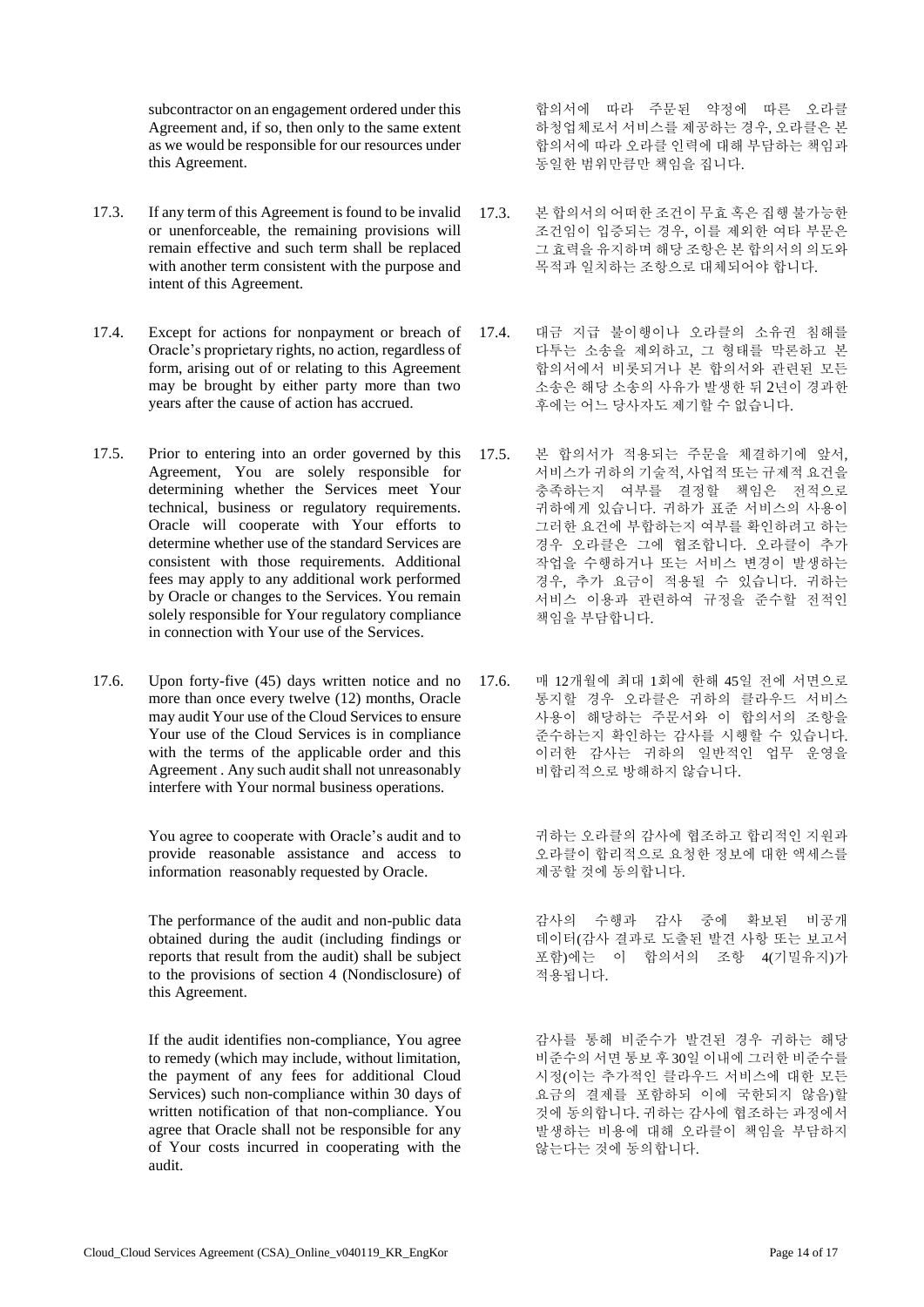### **18. ENTIRE AGREEMENT 18.** 완전한 합의서

- 18.1. You agree that this Agreement and the information which is incorporated into this Agreement by written reference (including reference to information contained in a URL or referenced policy), together with the applicable order, is the complete agreement for the Services ordered by You and supersedes all prior or contemporaneous agreements or representations, written or oral, regarding such Services.
- 18.2. It is expressly agreed that the terms of this Agreement and any Oracle order shall supersede the terms in any purchase order, procurement internet portal, or other similar non-Oracle document and no terms included in any such purchase order, portal, or other non-Oracle document shall apply to the Services ordered. In the event of any inconsistencies between the terms of an order and the Agreement, the order shall take precedence; however, unless expressly stated otherwise in an order, the terms of the Data Processing Agreement shall take precedence over any inconsistent terms in an order. This Agreement and orders hereunder may not be modified and the rights and restrictions may not be altered or waived except in a writing signed or accepted online by authorized representatives of You and of Oracle; however, Oracle may update the Service Specifications, including by posting updated documents on Oracle's websites. No third party beneficiary relationships are created by this Agreement.

### **19. AGREEMENT DEFINITIONS 19.** 용어 정의

- 19.1. "**Oracle Software**" means any software agent, application or tool that Oracle makes available to You for download specifically for purposes of facilitating Your access to, operation of, and/or use with, the Services.
- 19.2. "**Program Documentation**" refers to the user manuals, help windows, readme files for the Services and any Oracle Software. You may access the documentation online at <http://oracle.com/contracts> or such other address specified by Oracle.
- 19.3. "**Service Specifications**" means the following documents, as applicable to the Services under Your order: (a) the Oracle Cloud Hosting and Delivery Policies, the Program Documentation, the

- 18.1. 귀하는 본 합의서 및 해당 주문을 비롯하여 본 합의서에 서면 참조로써 편입된 정보(URL에 포함된 정보 또는 참조된 정책을 포함함)는 귀하가 주문한 서비스에 대한 완전한 합의서로써 그러한 서비스와 관련된 이전의 혹은 해당 시기의 모든 서면 또는 구두 합의 또는 진술을 대체함에 동의합니다.
- 18.2. 구매 주문, 조달 인터넷 포털, 또는 기타 유사한 비(非) 오라클 문서상의 조항은 본 합의서 및 오라클 주문 조항으로 대체되며, 그러한 구매 주문, 포털 또는 기타 비(非) 오라클 문서에 포함된 어떠한 조항도 주문된 서비스에 적용되지 아니함에 분명히 동의합니다. 주문 조항과 합의서 조항이 서로 부합하지 않는 경우, 주문이 우선하여 적용됩니다. 단, 주문에서 달리 명시하지 않는 한, 주문의 부합하지 않는 모든 조항에 대해 데이터 처리 합의서 조항이 우선 적용됩니다. 본 합의서 및 주문서는 수정할 수 없으며, 권리와 제한은 귀하와 오라클의 지정된 대표자가 서면으로 서명하거나 온라인으로 승낙하는 경우를 제외하고 변경하거나 포기할 수 없습니다. 단, 오라클은 오라클 웹사이트에 업데이트된 문서를 게시하는 등의 방법으로 서비스 내역서를 업데이트할 수 있습니다. 본 합의서에 의하여 어떠한 제3자 수익자 관계도 창설되지 않습니다.

- 19.1. "오라클 소프트웨어"는 특히 서비스와 함께 귀하의 액세스, 운영 및/또는 사용 촉진을 위해 다운로드할 수 있도록 오라클이 제공하는 소프트웨어 에이전트, 애플리케이션 또는 도구를 의미합니다.
- 19.2. "프로그램 설명서"는 서비스 및 오라클 소프트웨어에 대한 사용자 매뉴얼, 도움말 창, 리드미 파일을 지칭합니다. 귀하는 http://oracle.com/[contracts](http://oracle.com/contracts) 또는 오라클이 명시한 기타 URL에 접속하여 이러한 프로그램 설명서를 온라인으로 확인할 수 있습니다.
- 19.3. "서비스 내역서"란 귀하의 주문에 따른 서비스에 적용한 것과 같이 (a) 본 합의서에 기술된 오라클 클라우드 호스팅 및 납품 정책, 프로그램 설명서, 오라클 서비스 세부내역 및 데이터 처리 합의서, (b)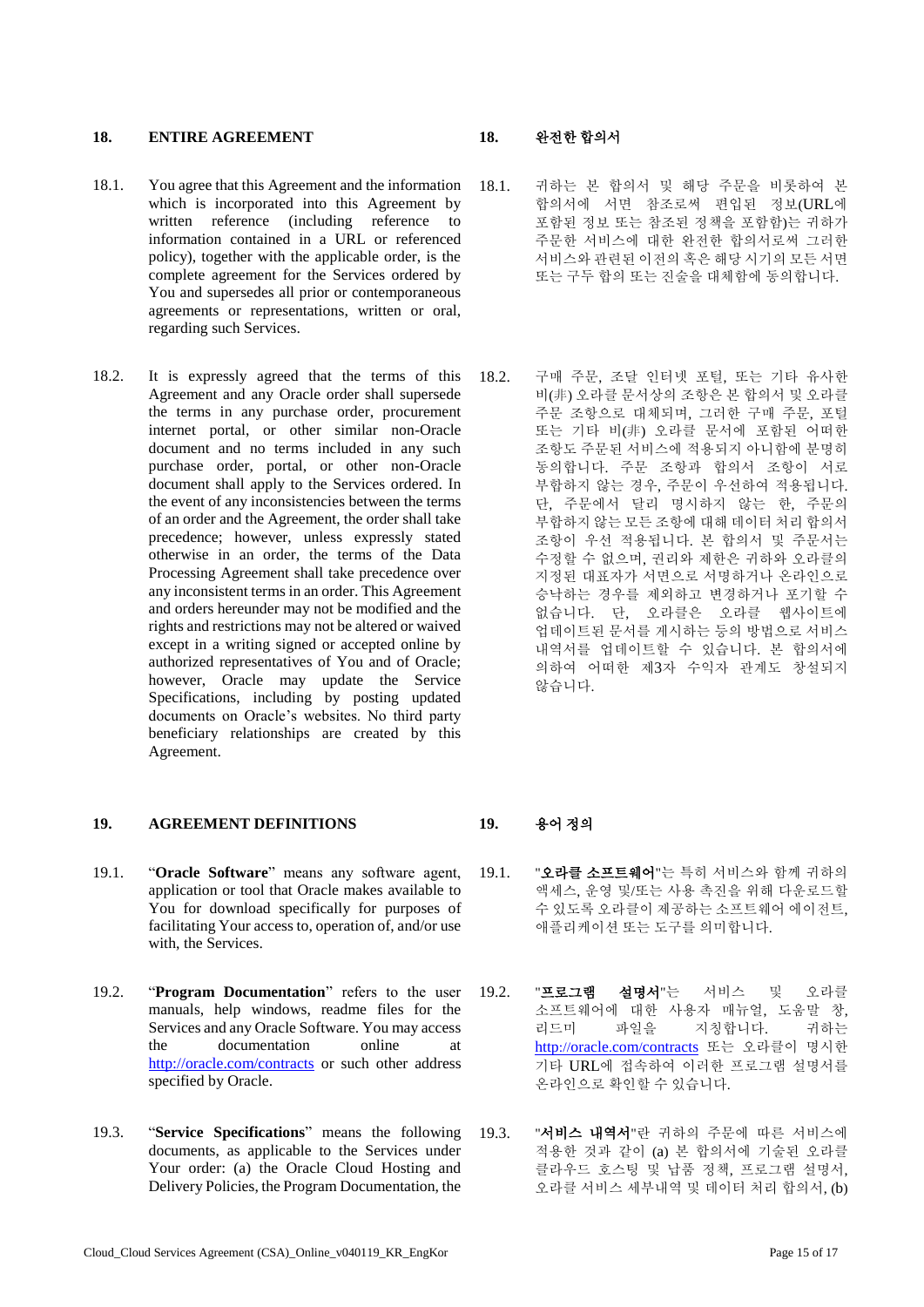Oracle service descriptions, and the Data Processing Agreement described in this Agreement; (b) Oracle's privacy policies; and (c) any other Oracle documents that are referenced in or incorporated into Your order. The following do not apply to any non-Cloud Oracle service offerings acquired in Your order, such as professional services: the Oracle Cloud Hosting and Delivery Policies, and Program Documentation. The following do not apply to any Oracle Software: the Oracle Cloud Hosting and Delivery Policies, Oracle service descriptions, and the Data Processing Agreement.

- 19.4. "**Third Party Content**" means all software, data, text, images, audio, video, photographs and other content and material, in any format, that are obtained or derived from third party sources outside of Oracle that You may access through, within, or in conjunction with Your use of, the Services. Examples of Third Party Content include data feeds from social network services, rss feeds from blog posts, Oracle data marketplaces and libraries, dictionaries, and marketing data. Third Party Content includes third-party sourced materials accessed or obtained by Your use of the Services or any Oracle-provided tools.
- 19.5. "**Users**" means, for Services, those employees, contractors, and end users, as applicable, authorized by You or on Your behalf to use the Services in accordance with this Agreement and Your order. For Services that are specifically designed to allow Your clients, agents, customers, suppliers or other third parties to access the Services to interact with You, such third parties will be considered "Users" subject to the terms of this Agreement and Your order.
- 19.6. "**Your Content**" means all software, data (including Personal Data), text, images, audio, video, photographs, non-Oracle or third party applications, and other content and material, in any format, provided by You or any of Your Users that is stored in, or run on or through, the Services. Services under this Agreement, Oracle Software, other Oracle products and services, and Oracle intellectual property, and all derivative works thereof, do not fall within the meaning of the term "Your Content". Your Content includes any Third Party Content that is brought by You into the Services by Your use of the Services or any Oracle-provided tools.

### **20. Language 20.** 언어

You agree that the English language has been elected to express the terms of this agreement and the English 오라클 개인정보 보호 정책, (c) 귀하의 주문이 참조하거나, 귀하의 주문에 통합되는 기타 오라클 문서 등을 의미합니다. 전문 서비스 등 귀하의 주문에서 획득한 비(非) 클라우드 오라클 서비스 제공물에는 오라클 클라우드 호스팅 및 납품 정책 및 프로그램 설명서가 적용되지 않습니다. 오라클 소프트웨어에는 오라클 클라우드 호스팅 및 납품 정책, 오라클 서비스 세부 내역, 데이터 처리 합의서가 적용되지 않습니다.

- 19.4. "제**3**자 콘텐츠"란 귀하가 서비스를 통해, 서비스 내에서 또는 서비스의 사용과 관련하여 액세스할 수 있는, 오라클이 아닌 제3자 소스로부터 취득하거나 그로부터 유래된 모든 형태의 모든 소프트웨어, 데이터, 텍스트, 이미지, 오디오, 비디오, 사진, 기타 콘텐츠 및 자료를 의미합니다. 제3자 콘텐츠의 예로는 Social Network 서비스에서의 데이터 피드, 블로그 포스트에서의 rss 피드, 오라클 데이터 시장, 라이브러리, 딕셔너리 및 마케팅 데이터를 들 수 있습니다. 제3자 콘텐츠에는 귀하의 서비스 사용 또는 오라클에서 제공한 도구를 통해 액세스하거나 획득한 제3자 출처의 자료가 포함됩니다.
- 19.5. 서비스의 경우 "사용자"는 귀하 또는 귀하를 대신하여 본 합의서 및 귀하의 주문서에 따라 서비스를 사용할 임직원, 계약자 및 최종사용자(해당하는 경우)를 의미합니다. 귀하의 클라이언트, 대리인, 고객, 공급업체 또는 기타 제3자가 서비스에 액세스하여 귀하와 상호 작용할 수 있도록 특별히 고안된 서비스의 경우, 해당 제3자를 본 합의서 및 귀하의 주문서의 조항에 따라 "사용자"로 간주합니다.
- 19.6. "귀하의 콘텐츠"란 귀하 서비스에 저장되었거나 서비스를 통해 실행된 귀하의 사용자가 제공한 소프트웨어, 데이터(개인 정보 포함), 텍스트, 이미지, 오디오, 비디오, 사진, 비(非) 오라클 또는 제3자 애플리케이션과 모든 형식의 기타 콘텐츠 및 자료를 의미합니다. 본 합의서, 오라클 소프트웨어, 기타 오라클 제품 및 서비스, 오라클 지식재산권 및 그에 대한 모든 파생물에 따른 서비스는 "귀하의 콘텐츠"의 용어 의미에 포함되지 않습니다. 귀하의 콘텐츠에는 귀하의 서비스 사용 또는 오라클에서 제공한 도구를 통해 귀하가 서비스로 가져온 제3자 콘텐츠가 포함됩니다.

귀하는 본 합의서의 조건을 표기하기 위한 언어로 영어를 선택하였고 본 합의서의 영문본이 원본으로